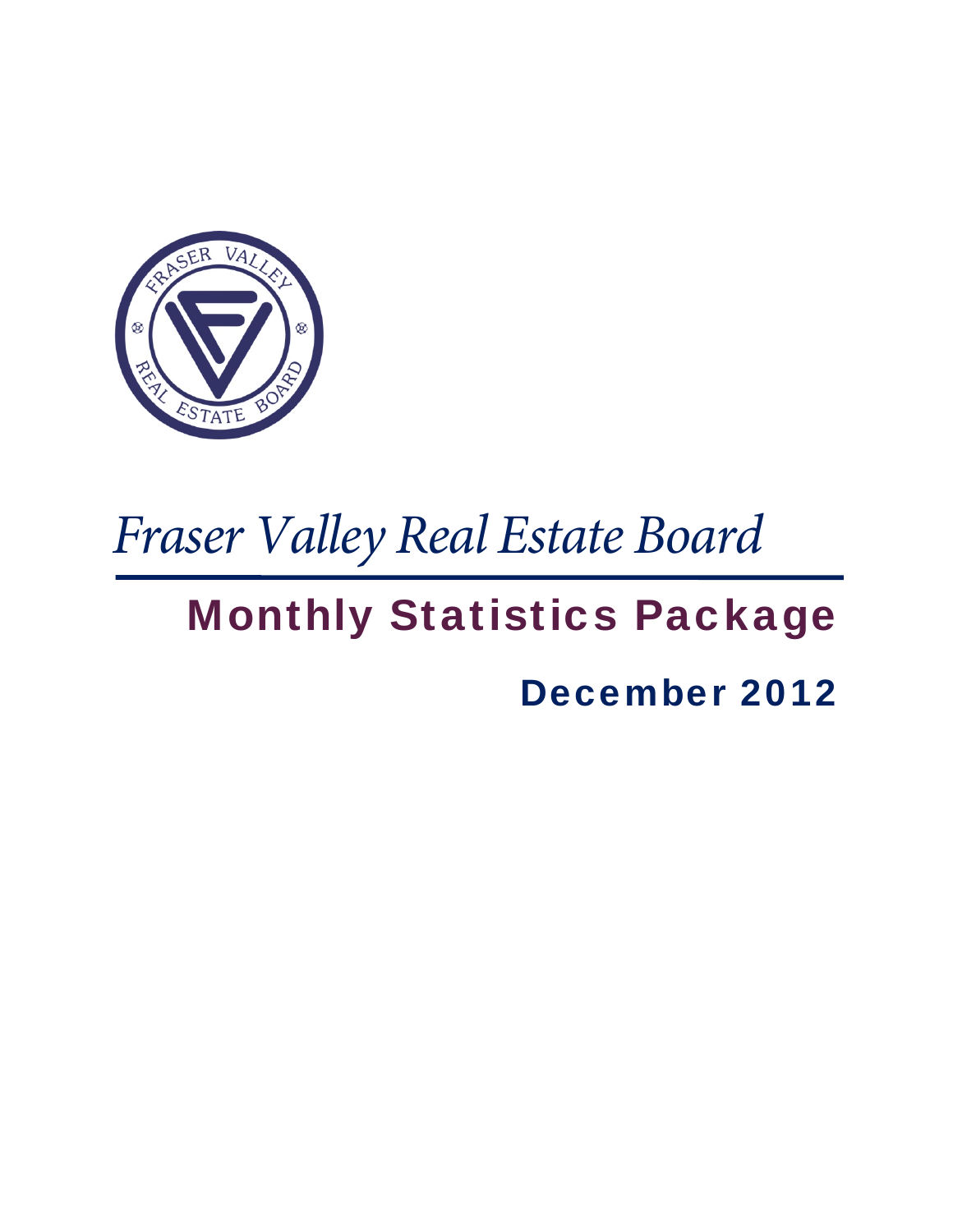**News Release**





**For Immediate Release: January 3, 2013**

### **Fraser Valley real estate sales at lower levels in 2012**

SURREY, BC – Fraser Valley's real estate market in 2012 will be remembered as the year buyers and sellers took a breather reflecting quieter sales, an average number of new listings and prices overall remaining flat.

The president of Fraser Valley's Real Estate Board, Scott Olson, says, "The last half of 2012 was like a Mexican stand-off. Buyers kept hoping for greater price drops while sellers who didn't have to sell just took their home off the market rather than lower their price.

"With the economy so stable, we're not in a situation where people have to sell their home, so they're not. It's a very different market than in 2008 when listings were at an all‐time high and sales were at historical lows."

The Board's Multiple Listing Service® processed 13,878 sales in 2012 compared to 15,529 the previous year, a decrease of 11 per cent, while the number of new listings remained about the same – 31,009 in 2012 compared to 31,592 in 2011. Over the year, the number of active listings for buyers to choose from dropped by 3 per cent going from 7,399 properties in December 2011 to 7,187 in December 2012.

Although 2012 ranks the second slowest year for sales in Fraser Valley since 2003, the volume of new listings finished in the middle of the pack. Scott Olson, says, "Inventory levels are down, which is a sign of a healthy market where insufficient demand leads to reduced supply. This is also keeping prices in most areas either flat or down only slightly."

In December, the benchmark price of a detached home in the Fraser Valley was \$539,000, an increase of 1.2 per cent compared to \$532,700 in December 2011 and a decrease of 1.0 per cent compared to November.

For townhouses, the benchmark price in December was \$296,400, a decrease of 2.2 per cent compared to the same month last year when it was \$303,000 and down 0.8 per cent compared to November. The benchmark price of apartments in December was \$200,100, an increase of 1.6 per cent compared to December 2011 when it was \$196,900 and a decrease of 1.3 per cent compared to November.

Average prices year over year show detached homes down 3 per cent – \$576,709 in 2012 compared to \$594,402 in 2011. The average price of townhomes increased by 3.7 per cent, going from \$316,259 in 2011 to \$327,935 in 2012 and the average price of apartments decreased by 0.2 per cent going from \$218,235 in 2011 to \$217,843 in 2012.

*—30 —*

The Fraser Valley Real Estate Board is an association of 2,835 real estate professionals who live and work in the BC communities of North Delta, Surrey, White Rock, Langley, Abbotsford, and Mission. The FVREB marked its 90-year anniversary in 2011.

**Contact**  Laurie Dawson, Communications Coordinator **1990** and 1990 and 1990 and 1990 and 1990 and 1990 and 1990 and 1990 and 1990 and 1990 and 1990 and 1990 and 1990 and 1990 and 1990 and 1990 and 1990 and 1990 and 1990 and 1990 an Fraser Valley Real Estate Board Telephone 604.930.7657

 Fax 604.930.7623 www.fvreb.bc.ca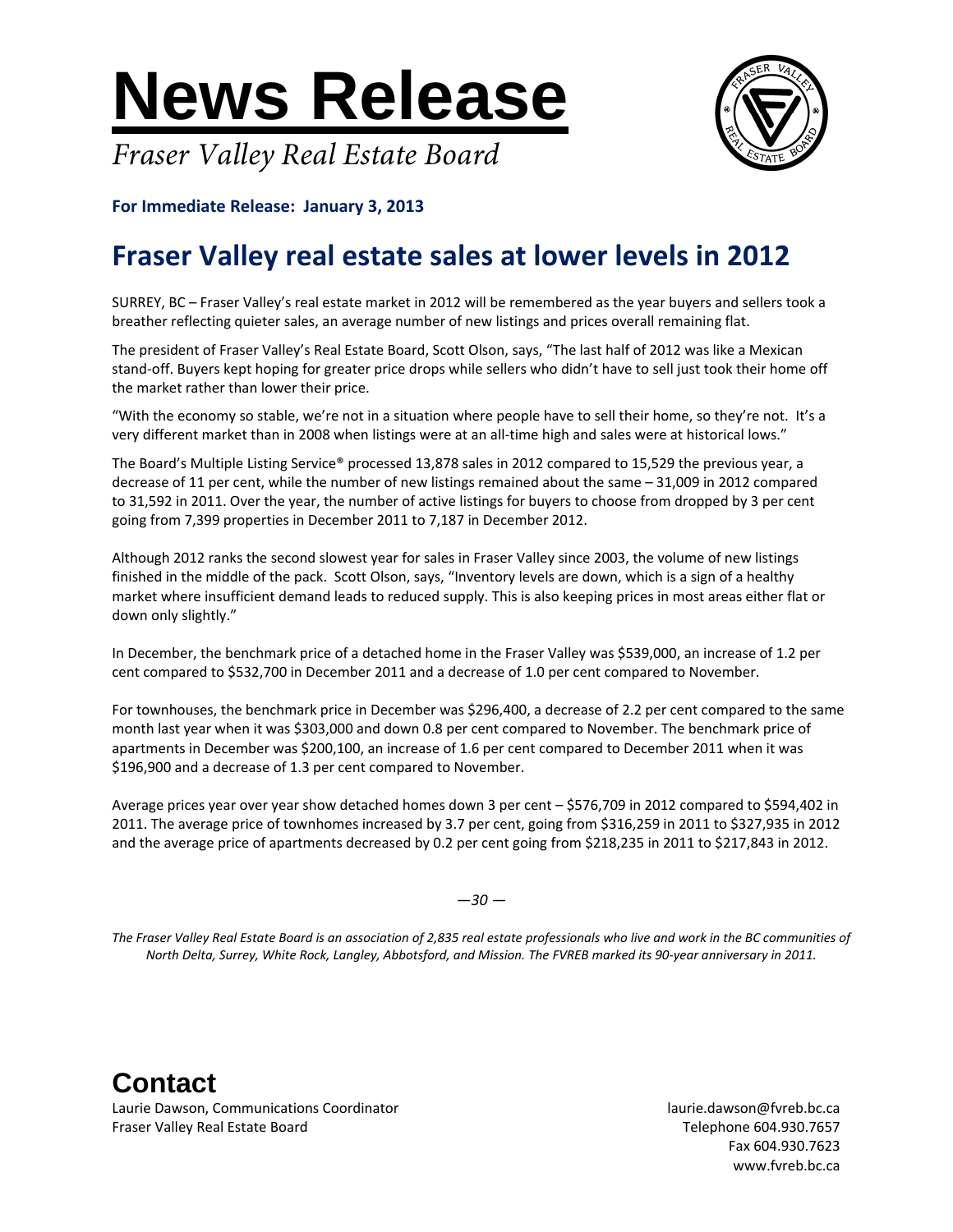

#### **MLS® Summary - Fraser Valley December 2012**

| $\sim$ $\sim$          |        |                       | <b>All Property Types</b> |                     |          |                             |        | <b>All Property Types</b> |          |
|------------------------|--------|-----------------------|---------------------------|---------------------|----------|-----------------------------|--------|---------------------------|----------|
| <b>Grand Totals</b>    | Dec-12 | $Dec-11$              | % change                  | <b>Nov-12</b>       | % change | Grand Totals - year to date | 2012   | 2011                      | % change |
| Sales                  | 664    | 890                   | $-25.4%$                  | 905                 | $-26.6%$ | Sales - year to date        | 13.878 | 15.529                    | $-10.6%$ |
| <b>New Listings</b>    | 873    | .133                  | $-22.9%$                  | .723                | $-49.3%$ | New Listings - year to date | 31,009 | 31,592                    | $-1.8%$  |
| <b>Active Listings</b> | 7.187  | 7.399                 | $-2.9%$                   | 9.478               | $-24.2%$ |                             |        |                           |          |
| <b>Average Price</b>   |        | $$458,517$ $$506,393$ |                           | $-9.5\%$ \$ 442,203 | 3.7%     |                             |        |                           |          |

|    | <b>All Property Types</b> |               |          |                             |        | <b>All Property Types</b> |          |
|----|---------------------------|---------------|----------|-----------------------------|--------|---------------------------|----------|
|    | % change                  | <b>Nov-12</b> | % change | Grand Totals - year to date | 2012   | 2011                      | % change |
| 9O | $-25.4%$                  | 905           | $-26.6%$ | Sales - year to date        | 13.878 | 15.529                    | $-10.6%$ |
| 33 | $-22.9%$                  | 1.723         | $-49.3%$ | New Listings - year to date | 31.009 | 31.592                    | $-1.8%$  |

|                           |        |                       | <b>Detached</b> |                     |          |          |                                | <b>Townhouse</b> |                     |          |                                |        | Apartment |                     |          |
|---------------------------|--------|-----------------------|-----------------|---------------------|----------|----------|--------------------------------|------------------|---------------------|----------|--------------------------------|--------|-----------|---------------------|----------|
| <b>All Areas Combined</b> | Dec-12 | Dec-11                | % change        | <b>Nov-12</b>       | % change | $Dec-12$ | <b>Dec-11</b>                  | % change         | <b>Nov-12</b>       | % change | Dec-12                         | Dec-11 | % change  | <b>Nov-12</b>       | % change |
| <b>Sales</b>              | 315    | 453                   | $-30.5%$        | 451                 | $-30.2%$ | 129      | 157                            | $-17.8%$         | 177                 | $-27.1%$ | 114.                           | 136    | $-16.2%$  | 156                 | $-26.9%$ |
| <b>New Listings</b>       | 333    | 453                   | $-26.5%$        | 762                 | $-56.3%$ | 146      | 164                            | $-11.0%$         | 294                 | $-50.3%$ | 189                            | 242    | -21.9%l   | 321                 | $-41.1%$ |
| <b>Active Listings</b>    | 2.774  | 2.839                 | $-2.3%$         | 3.773               | $-26.5%$ | 1,063    | 960                            | 10.7%            | .401                | $-24.1%$ | 1.347                          | 1.381  | $-2.5%$   | 1.743.              | $-22.7%$ |
| <b>Benchmark Price</b>    |        | $$539,000$ $$532,700$ |                 | 1.2% \$544,700      |          |          | $-1.0\%$ \$ 296,400 \$ 303,000 |                  | $-2.2\%$ \$ 298,900 |          | $-0.8\%$ \$ 200,100 \$ 196,900 |        |           | 1.6% \$ 202,800     | $-1.3%$  |
| <b>Median Price</b>       |        | $$529,000$ $$520,000$ |                 | 1.7% \$ 515.000     |          |          | 2.7% \$319.900 \$311.000       |                  | 2.9% \$ 309.182     |          | 3.5% \$203.750 \$209.000       |        |           | $-2.5\%$ \$ 195.900 | 4.0%     |
| Average Price             |        | \$576,709 \$594,402   |                 | $-3.0\%$ \$ 552,456 |          |          | 4.4% \$327,935 \$316,259       |                  | 3.7% \$320,970      |          | 2.2% \$217,843 \$218,235       |        |           | $-0.2\%$ \$ 212,175 | 2.7%     |

|                        |        |                       | <b>Detached</b> |                     |          |                 |                                | <b>Townhouse</b> |                  |          |                           |        | Apartment |                     |          |
|------------------------|--------|-----------------------|-----------------|---------------------|----------|-----------------|--------------------------------|------------------|------------------|----------|---------------------------|--------|-----------|---------------------|----------|
| Abbotsford             | Dec-12 | Dec-11                | % change        | Nov-12              | % change | $Dec-12$        | Dec-11                         | % change         | <b>Nov-12</b>    | % change | Dec-12                    | Dec-11 | % change  | <b>Nov-12</b>       | % change |
| Sales                  |        | 43                    | 2.3%            |                     | $-42.9%$ | 19              | 24                             | $-20.8%$         | 32               | $-40.6%$ |                           |        | 23.5%     | 35                  | $-40.0%$ |
| <b>New Listings</b>    | 35     | 56                    | $-37.5%$        | 136                 | $-74.3%$ | 16 <sub>1</sub> | 26                             | $-38.5%$         | 43               | $-62.8%$ | 33                        | 37     | $-10.8%$  | 45                  | $-26.7%$ |
| <b>Active Listings</b> | 449    | 501                   | $-10.4%$        | 602                 | $-25.4%$ | 160             | 148                            | 8.1%             | 211              | $-24.2%$ | 237                       | 265    | $-10.6%$  | 303                 | $-21.8%$ |
| <b>Benchmark Price</b> |        | $$421.200$ $$407.800$ |                 | 3.3% \$421,500      |          |                 | $-0.1\%$ \$ 240,200 \$ 236,500 |                  | 1.6% \$236,200   |          | 1.7% \$164.600 \$163.200  |        |           | 0.9% \$170.500      | $-3.5%$  |
| <b>Median Price</b>    |        | $$409.500$ $$399.800$ |                 | 2.4% \$420.000      |          |                 | $-2.5\%$ \$ 284,000 \$ 215,400 |                  | 31.8% \$ 258.000 |          | 10.1% \$141.500 \$155.000 |        |           | $-8.7\%$ \$ 153,000 | $-7.5%$  |
| Average Price          |        | $$429,781$ $$464,666$ |                 | $-7.5\%$ \$ 440,399 |          |                 | $-2.4\%$ \$ 272,696 \$ 240,654 |                  | 13.3% \$ 257,346 |          | 6.0% \$162,238 \$175,824  |        |           | $-7.7\%$ \$ 170,478 | $-4.8%$  |

|                        |                       |                         | <b>Detached</b> |                     |          |                                |        | <b>Townhouse</b> |                     |              |                          |           | Apartment |                     |          |
|------------------------|-----------------------|-------------------------|-----------------|---------------------|----------|--------------------------------|--------|------------------|---------------------|--------------|--------------------------|-----------|-----------|---------------------|----------|
| Mission                | Dec-12                | Dec-11                  | % change        | <b>Nov-12</b>       | % change | Dec-12                         | Dec-11 | % change         | Nov-12              | % change     | $Dec-12$                 | Dec-11    | % change  | <b>Nov-12</b>       | % change |
| <b>Sales</b>           |                       | 39                      | $-33.3%$        | 35                  | $-25.7%$ |                                |        | 0.0%             |                     | 0.0%         |                          |           |           |                     |          |
| <b>New Listings</b>    |                       | 35                      | $-48.6%$        | 54                  | $-66.7%$ |                                |        | $-50.0\%$        |                     | $-85.7%$     |                          |           | $-40.0%$  |                     | $-62.5%$ |
| <b>Active Listings</b> | 247                   | 305                     | $-19.0%$        | 302                 | $-18.2%$ | 28                             | 25     | 12.0%            | 30                  | $-6.7%$      | 35                       | 28        | 25.0%     | 34                  | 2.9%     |
| <b>Benchmark Price</b> | $$351,100$ $$352,000$ |                         |                 | $-0.3\%$ \$ 354.200 |          | $-0.9\%$ \$ 227.600 \$ 234.500 |        |                  | $-2.9\%$ \$ 224.100 |              | 1.6% \$159.300 \$170.100 |           |           | $-6.3\%$ \$ 160.700 | $-0.9%$  |
| <b>Median Price</b>    | $$354,450$ $$332,000$ |                         |                 | 6.8% \$ 360,000     |          | $-1.5\%$ \$ 168,000 \$ 141,000 |        |                  | 19.1% \$ 292,500    | $-42.6\%$ \$ |                          | 163,000   |           | \$137,000           |          |
| Average Price          |                       | \$ 370,781   \$ 364,550 |                 | 1.7% \$389,020      |          | $-4.7\%$ \$ 168,000 \$ 180,250 |        |                  | $-6.8\%$ \$ 292,500 | $-42.6\%$ \$ |                          | \$171.500 |           | \$153,333           |          |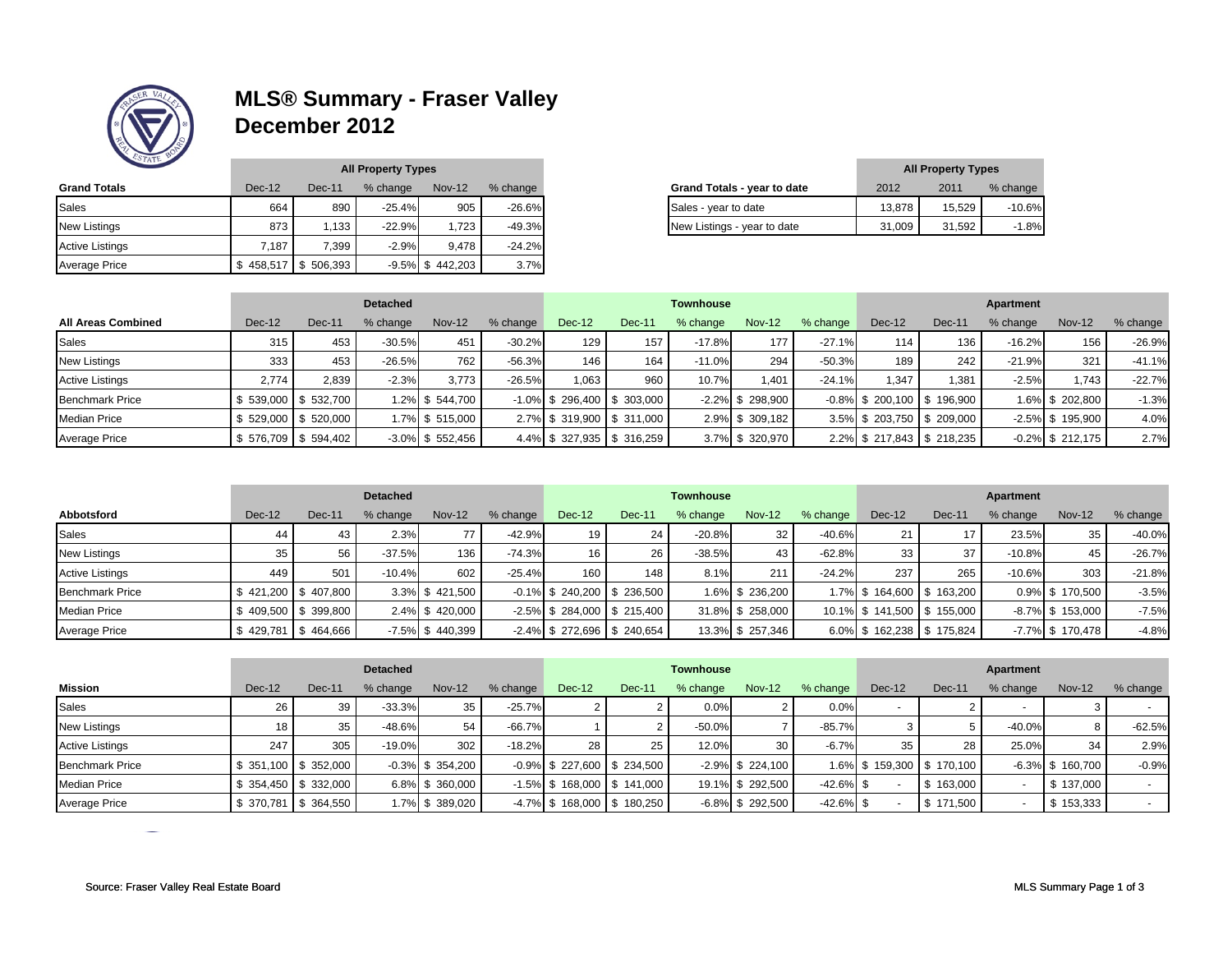

| <b>POTATE</b>                    |        |                     | <b>Detached</b> |                     |          |                                |        | <b>Townhouse</b> |                     |          |                                |        | Apartment |                     |          |
|----------------------------------|--------|---------------------|-----------------|---------------------|----------|--------------------------------|--------|------------------|---------------------|----------|--------------------------------|--------|-----------|---------------------|----------|
| <b>White Rock / South Surrey</b> | Dec-12 | Dec-11              | % change        | <b>Nov-12</b>       | % change | $Dec-12$                       | Dec-11 | % change         | Nov-12              | % change | $Dec-12$                       | Dec-11 | % change  | <b>Nov-12</b>       | % change |
| <b>Sales</b>                     | 43     | 70                  | $-38.6%$        | 49                  | $-12.2%$ | 13 <sub>1</sub>                | 17     | $-23.5%$         | 24                  | $-45.8%$ | 23 <sub>1</sub>                | 25     | $-8.0%$   | 25                  | $-8.0%$  |
| <b>New Listings</b>              | 48     | 66                  | $-27.3%$        | 129                 | $-62.8%$ | 22                             | 26     | $-15.4%$         | 46                  | $-52.2%$ | 32 <sub>1</sub>                |        | $-22.0%$  | 69                  | $-53.6%$ |
| <b>Active Listings</b>           | 437    | 410                 | 6.6%            | 603                 | $-27.5%$ | 181                            | 133    | 36.1%            | 225                 | $-19.6%$ | 303 <sub>1</sub>               | 284    | 6.7%      | 390                 | $-22.3%$ |
| <b>Benchmark Price</b>           |        | \$822,500 \$879,700 |                 | $-6.5\%$ \$ 850,000 |          | $-3.2\%$ \$ 437,800 \$ 453,300 |        |                  | $-3.4\%$ \$ 457,500 |          | $-4.3\%$ \$ 227,000 \$ 251,600 |        |           | $-9.8\%$ \$ 229,400 | $-1.0%$  |
| <b>Median Price</b>              |        | 782,000 \$789,000   |                 | $-0.9\%$ \$ 730,000 |          | 7.1% \$435,000 \$385,000       |        |                  | 13.0% \$ 362,000    |          | 20.2% \$238,000 \$221,000      |        |           | 7.7% \$ 257,000     | $-7.4%$  |
| Average Price                    |        | 952,028 \$944,155   |                 | 0.8% \$819,978      |          | 16.1% \$470,342 \$467,418      |        |                  | 0.6% \$422,625      |          | 11.3% \$ 286,206 \$ 231,409    |        |           | 23.7% \$ 309,016    | $-7.4%$  |

|                        |        |                         | <b>Detached</b> |                     |          |                                |               | <b>Townhouse</b> |                     |          |                           |                               | Apartment |                      |           |
|------------------------|--------|-------------------------|-----------------|---------------------|----------|--------------------------------|---------------|------------------|---------------------|----------|---------------------------|-------------------------------|-----------|----------------------|-----------|
| Langley                | Dec-12 | Dec-11                  | % change        | $Nov-12$            | % change | Dec-12                         | <b>Dec-11</b> | % change         | Nov-12              | % change | Dec-12                    | Dec-11                        | % change  | <b>Nov-12</b>        | % change  |
| <b>Sales</b>           | 52     | 68                      | $-23.5%$        | 89                  | $-41.6%$ | 29 <sub>l</sub>                | 31            | $-6.5%$          | 36                  | $-19.4%$ | 18 <sub>1</sub>           | 22                            | $-18.2%$  | 28                   | $-35.7%$  |
| <b>New Listings</b>    | 59     | 66                      | $-10.6\%$       | 115                 | $-48.7%$ | 27                             | 27            | 0.0%             | 60                  | $-55.0%$ | 28                        | 45                            | $-37.8%$  | 55                   | $-49.1%$  |
| <b>Active Listings</b> | 399    | 390                     | 2.3%            | 532                 | $-25.0%$ | 185                            | 202           | $-8.4%$          | 236                 | $-21.6%$ | 218                       | 221                           | $-1.4%$   | 266                  | $-18.0\%$ |
| <b>Benchmark Price</b> |        | $$540,000$ $$534,800$   |                 | 1.0% \$ 540,800     |          | $-0.1\%$ \$ 292,400 \$ 296,800 |               |                  | $-1.5\%$ \$ 289,100 |          |                           | 1.1% \$ 206,200 \$ 204,300    |           | 0.9% \$ 207,900      | $-0.8%$   |
| <b>Median Price</b>    |        | $$540.654$ $$520.000$   |                 | 4.0% \$547,000      |          | $-1.2\%$ \$ 319,900 \$ 302,300 |               |                  | 5.8% \$ 287,011     |          | 11.5% \$199,500 \$216,211 |                               |           | $-7.7\%$ \$ 195,750  | 1.9%      |
| Average Price          |        | $$541,246$ \ $$581,918$ |                 | $-7.0\%$ \$ 564,626 |          | $-4.1\%$ \$ 339,886 \$ 298,312 |               |                  | 13.9% \$ 309,274    |          |                           | $9.9\%$ \$ 202,916 \$ 226,988 |           | $-10.6\%$ \$ 197,638 | 2.7%      |

|                        |          |                        | <b>Detached</b> |                 |          |                               |               | <b>Townhouse</b> |                   |             |                 |                          | Apartment |                     |           |
|------------------------|----------|------------------------|-----------------|-----------------|----------|-------------------------------|---------------|------------------|-------------------|-------------|-----------------|--------------------------|-----------|---------------------|-----------|
| Delta - North          | $Dec-12$ | Dec-11                 | % change        | Nov-12          | % change | $Dec-12$                      | <b>Dec-11</b> | % change         | <b>Nov-12</b>     | % change    | Dec-12          | Dec-11                   | % change  | Nov-12              | % change  |
| Sales                  | 23       | -41                    | $-43.9%$        | 19              | 21.1%    |                               |               | 100.0%           |                   | $-33.3%$    | $\sim$          |                          |           |                     |           |
| <b>New Listings</b>    | 29       | 29                     | 0.0%            | 46              | $-37.0%$ |                               |               | $-33.3%$         | $12 \overline{ }$ | $-83%$      |                 |                          |           |                     | $-40.0\%$ |
| <b>Active Listings</b> | 130      | 126                    | 3.2%            | 195             | $-33.3%$ | 21                            | 16            | 31.3%            | 31                | $-32.3%$    | 25 <sub>1</sub> | 19                       | 31.6%     | 32                  | $-21.9%$  |
| <b>Benchmark Price</b> |          | $$519.300$ $$503.600$  |                 | 3.1% \$519,300  |          | 0.0% \$292.700 \$280.700      |               |                  | 4.3% \$ 291,000   |             |                 | 0.6% \$165,300 \$170,600 |           | $-3.1\%$ \$ 165,700 | $-0.2%$   |
| <b>Median Price</b>    |          | $$521,250$ $$491,000$  |                 | 6.2% \$499,900  |          | 4.3% \$366,250 \$264,000      |               |                  | 38.7% \$400,000   | $-8.4\%$ \$ |                 | \$106,000                |           | \$112,000           |           |
| <b>Average Price</b>   |          | $$559,276$ \ \$530,767 |                 | 5.4% \$ 510,468 |          | $9.6\%$ \$ 378,100 \$ 340,000 |               |                  | 11.2% \$ 392,966  | $-3.8\%$ \$ |                 | \$106,000                |           | \$112,000           |           |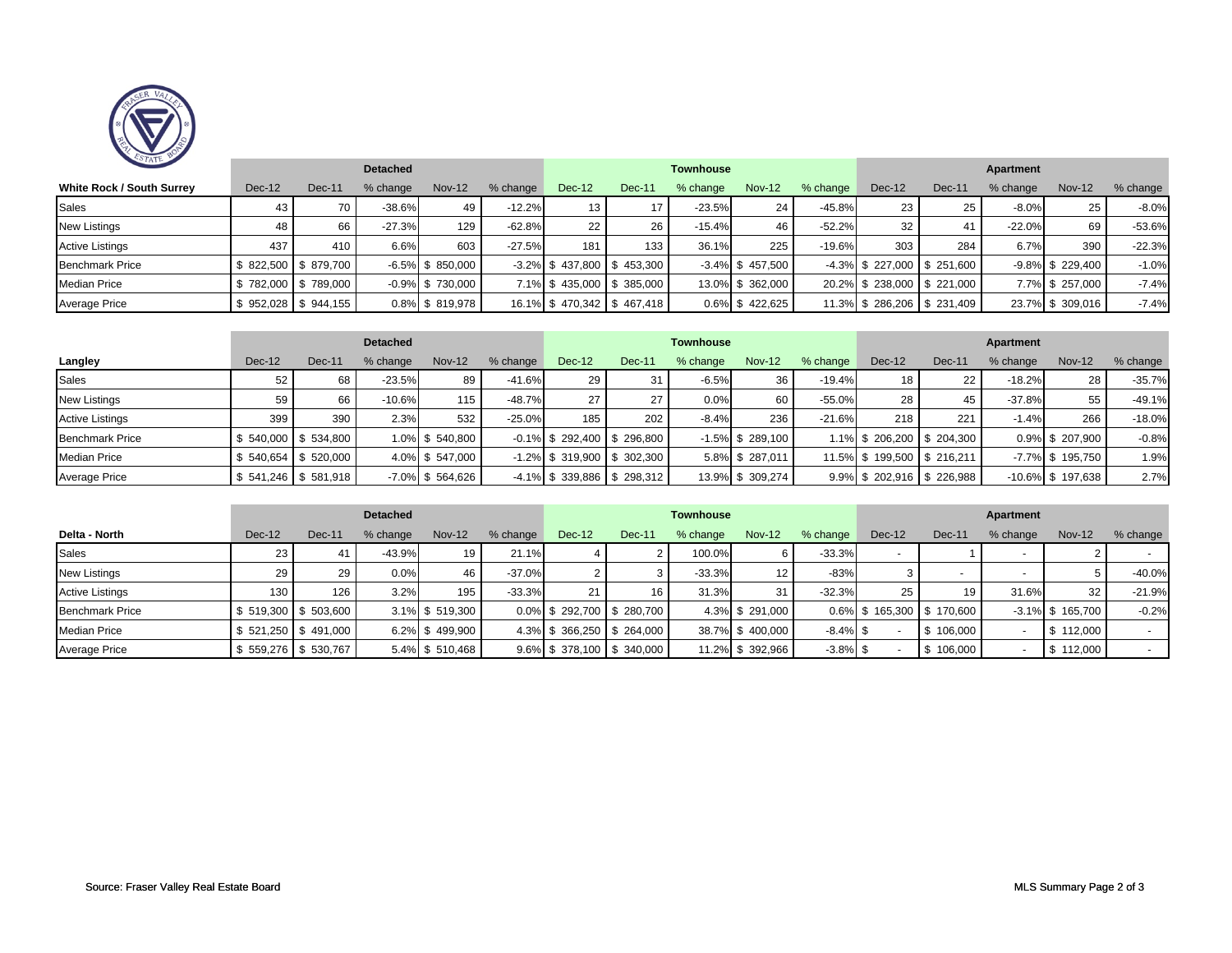

| <b>ESTATE B</b>      |        |                       | <b>Detached</b> |                    |          |                            |               | <b>Townhouse</b> |                     |          |        |                                | Apartment |                     |          |
|----------------------|--------|-----------------------|-----------------|--------------------|----------|----------------------------|---------------|------------------|---------------------|----------|--------|--------------------------------|-----------|---------------------|----------|
| Surrey - Combined*   | Dec-12 | <b>Dec-11</b>         | % change        | <b>Nov-12</b>      | % change | $Dec-12$                   | <b>Dec-11</b> | % change         | <b>Nov-12</b>       | % change | Dec-12 | Dec-11                         | % change  | <b>Nov-12</b>       | % change |
| Sales                | 127    | 192                   | $-33.9%$        | 182                | $-30.2%$ | 62                         | 81            | $-23.5%$         | 77                  | $-19.5%$ | 52     | 69                             | $-24.6%$  | 63                  | $-17.5%$ |
| <b>Average Price</b> |        | $$560,374$ $$560,642$ |                 | $0.0\%$ \$ 557,702 |          | 0.5% \$ 311,337 \$ 316,577 |               |                  | $-1.7\%$ \$ 316,325 |          |        | $-1.6\%$ \$ 215,229 \$ 224,102 |           | $-4.0\%$ \$ 209,356 | 2.8%     |

\*Central Surrey, Cloverdale and North Surrey

|                         |        |                     | <b>Detached</b> |                     |          |                                |        | <b>Townhouse</b> |                     |          |                                |                                | Apartment |                      |          |
|-------------------------|--------|---------------------|-----------------|---------------------|----------|--------------------------------|--------|------------------|---------------------|----------|--------------------------------|--------------------------------|-----------|----------------------|----------|
| <b>Surrey - Central</b> | Dec-12 | $Dec-11$            | % change        | <b>Nov-12</b>       | % change | $Dec-12$                       | Dec-11 | % change         | Nov-12              | % change | $Dec-12$                       | Dec-11                         | % change  | <b>Nov-12</b>        | % change |
| <b>Sales</b>            | 63     | 106                 | $-40.6%$        | 96                  | $-34.4%$ | 39                             | 49     | $-20.4%$         | 48                  | $-18.8%$ |                                | 27                             | $-66.7%$  | 20                   | $-55.0%$ |
| <b>New Listings</b>     | 84     | 111                 | $-24.3%$        | 146                 | $-42.5%$ | 53                             | 44     | 20.5%            | 77                  | $-31.2%$ | 28                             | 22                             | 27.3%     | 33                   | $-15.2%$ |
| <b>Active Listings</b>  | 627    | 621                 | 1.0%            | 851                 | $-26.3%$ | 281                            | 244    | 15.2%            | 379                 | $-25.9%$ | 152 <sub>1</sub>               | 154                            | $-1.3%$   | 206                  | $-26.2%$ |
| <b>Benchmark Price</b>  |        | \$565,600 \$538,200 |                 | 5.1% \$ 568,200     |          | $-0.5\%$ \$ 297,500 \$ 306,500 |        |                  | $-2.9\%$ \$ 300,900 |          | $-1.1\%$ \$ 190.800 \$ 193.500 |                                |           | $-1.4\%$ \$ 190,800  | 0.0%     |
| <b>Median Price</b>     |        | \$560,000 \$531,000 |                 | 5.5% \$ 562,000     |          | $-0.4\%$ \$ 309,000 \$ 321,500 |        |                  | $-3.9\%$ \$ 312,000 |          | $-1.0\%$ \$ 163,000 \$ 205,000 |                                |           | $-20.5\%$ \$ 216.500 | $-24.7%$ |
| Average Price           |        | \$579,452 \$590,649 |                 | $-1.9\%$ \$ 586,878 |          | $-1.3\%$ \$ 311,060 \$ 319,199 |        |                  | $-2.5\%$ \$ 316,482 |          |                                | $-1.7\%$ \$ 180,839 \$ 204,166 |           | $-11.4\%$ \$ 214,425 | $-15.7%$ |

|                            |                 |                       | <b>Detached</b> |                |          |                 |                                | <b>Townhouse</b> |                     |          |                                |        | Apartment |                  |          |
|----------------------------|-----------------|-----------------------|-----------------|----------------|----------|-----------------|--------------------------------|------------------|---------------------|----------|--------------------------------|--------|-----------|------------------|----------|
| <b>Surrey - Cloverdale</b> | $Dec-12$        | Dec-11                | % change        | Nov-12         | % change | Dec-12          | Dec-11                         | % change         | Nov-12              | % change | $Dec-12$                       | Dec-11 | % change  | <b>Nov-12</b>    | % change |
| <b>Sales</b>               | 33              | 39                    | $-15.4%$        | 42             | $-21.4%$ | 15 <sup>1</sup> | 24                             | $-37.5%$         | 20                  | $-25.0%$ | 10 <sub>1</sub>                |        | 100.0%    |                  | 25.0%    |
| <b>New Listings</b>        | 23 <sub>1</sub> | 36                    | $-36.1%$        | 61             | $-62.3%$ | 22              | 19                             | 15.8%            | 27                  | $-18.5%$ |                                | 16     | $-43.8%$  | 26               | $-65.4%$ |
| <b>Active Listings</b>     | 185             | 216                   | $-14.4%$        | 271            | $-31.7%$ | 121             | 123                            | $-1.6%$          | 167                 | $-27.5%$ |                                | 72     | 6.9%      | 92               | $-16.3%$ |
| <b>Benchmark Price</b>     |                 | $$562,300$ $$551,500$ |                 | 2.0% \$564,300 |          |                 | $-0.4\%$ \$ 318,500 \$ 321,500 |                  | $-0.9\%$ \$ 320,000 |          | $-0.5\%$ \$ 225,400 \$ 221,500 |        |           | 1.8% \$ 227,000  | $-0.7%$  |
| <b>Median Price</b>        |                 | $$531,000$ $$527,000$ |                 | 0.8% \$523.700 |          |                 | 1.4% \$ 322,000 \$ 310,000     |                  | 3.9% \$ 322,500     |          | $-0.2\%$ \$ 193.047 \$ 172.800 |        |           | 11.7% \$ 199.562 | $-3.3%$  |
| <b>Average Price</b>       |                 | $$565,213$ $$548,174$ |                 | 3.1% \$535,935 |          |                 | 5.5% \$323,967 \$334,914       |                  | $-3.3\%$ \$ 323,933 |          | $0.0\%$ \$ 248,267 \$ 219,860  |        |           | 12.9% \$189,148  | 31.3%    |

|                        |        |                       | <b>Detached</b> |                     |          |                                |                 | <b>Townhouse</b> |                     |          |                                |        | Apartment |                      |          |
|------------------------|--------|-----------------------|-----------------|---------------------|----------|--------------------------------|-----------------|------------------|---------------------|----------|--------------------------------|--------|-----------|----------------------|----------|
| Surrey - North         | Dec-12 | Dec-11                | % change        | <b>Nov-12</b>       | % change | Dec-12                         | Dec-11          | % change         | <b>Nov-12</b>       | % change | $Dec-12$                       | Dec-11 | % change  | <b>Nov-12</b>        | % change |
| <b>Sales</b>           | 31     | 47                    | $-34.0%$        | 44                  | $-29.5%$ | 8.                             |                 | 0.0%             |                     | $-11.1%$ | 33                             | 37     | $-10.8%$  | 35                   | $-5.7%$  |
| <b>New Listings</b>    | 35     | 53                    | $-34.0%$        | 75                  | $-53.3%$ |                                | 17 <sup>1</sup> | $-82.4%$         | 22                  | $-86.4%$ | 53                             | 76     | $-30.3%$  | 80                   | $-33.8%$ |
| <b>Active Listings</b> | 294    | 265                   | 10.9%           | 413                 | $-28.8%$ | 86                             | 69              | 24.6%            | 122                 | $-29.5%$ | 299                            | 333    | $-10.2%$  | 418                  | $-28.5%$ |
| <b>Benchmark Price</b> |        | $$524,700$ $$511,800$ |                 | 2.5% \$ 534,500     |          | $-1.8\%$ \$ 234,700 \$ 260,300 |                 |                  | $-9.8\%$ \$ 244,400 |          | $-4.0\%$ \$ 204.800 \$ 183.400 |        |           | 11.7% \$ 207.000     | $-1.1%$  |
| <b>Median Price</b>    |        | $$449,900$ $$461,000$ |                 | $-2.4\%$ \$ 457,450 |          | $-1.7\%$ \$ 291,500 \$ 210,000 |                 |                  | 38.8% \$ 322,500    |          | $-9.6\%$ \$ 210.000 \$ 224.000 |        |           | $-6.3\%$ \$ 204,000  | 2.9%     |
| Average Price          |        | $$516,451$ $$503,312$ |                 | 2.6% \$514,820      |          | $0.3\%$ \$ 289,000 \$ 245,500  |                 |                  | 17.7% \$ 298,581    |          | $-3.2\%$ \$ 214,596 \$ 239,222 |        |           | $-10.3\%$ \$ 211,077 | 1.7%     |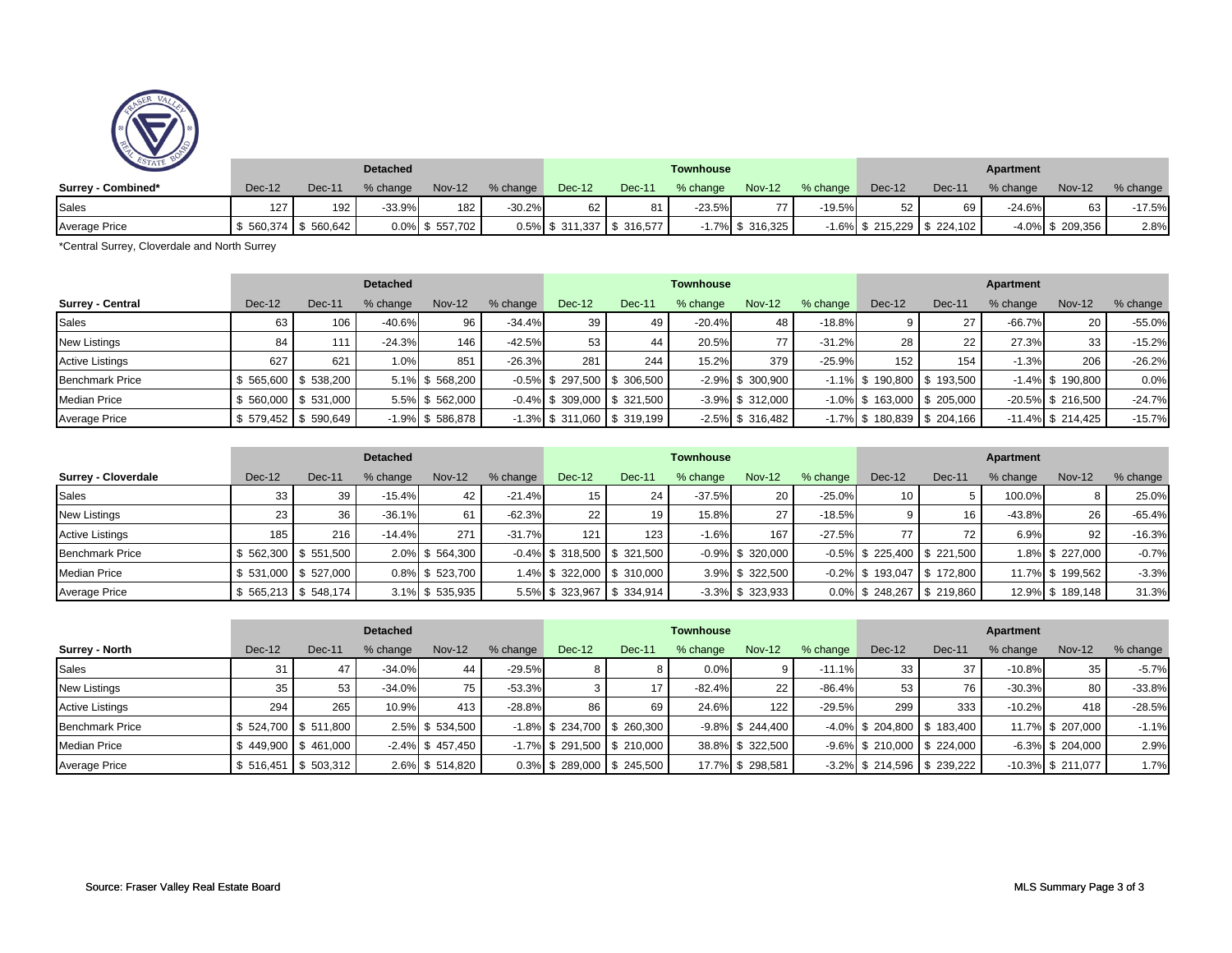

|                         |        | <b>All Sales</b> |           |        |          |        |          |  |  |  |  |  |  |
|-------------------------|--------|------------------|-----------|--------|----------|--------|----------|--|--|--|--|--|--|
| <b>Grand Totals</b>     | 2012   | 2011             | % change  | 2009   | % change | 2007   | % change |  |  |  |  |  |  |
| Sales                   | 13.878 | 15.529           | $-10.6\%$ | 16.721 | $-17.0%$ | 18.862 | $-26.4%$ |  |  |  |  |  |  |
| <b>New Listings</b>     | 31.009 | 31.592           | $-1.8%$   | 30.221 | 2.6%     | 32.953 | $-5.9%$  |  |  |  |  |  |  |
| Number of FVREB members | 2,835  | 2,893            | $-2.0%$   | 2.961  | $-4.3%$  | 3.092  | $-8.3%$  |  |  |  |  |  |  |

|                      | <b>Detached</b> |           |          |                     |          |                    |          |  |  |  |
|----------------------|-----------------|-----------|----------|---------------------|----------|--------------------|----------|--|--|--|
| All areas combined   | 2012            | 2011      | % change | 2009                | % change | 2007               | % change |  |  |  |
| <b>Sales</b>         | 7,062           | 8,269     | $-14.6%$ | 8.545               | $-17.4%$ | 9.202              | $-23.3%$ |  |  |  |
| New Listings         | 14.414          | 14.887    | $-3.2%$  | 14.235              | 1.3%     | 16.527             | $-12.8%$ |  |  |  |
| <b>Median Price</b>  | \$<br>536,000   | \$542,000 |          | $-1.1\%$ \$ 489,000 |          | $9.6\%$ \$ 476,000 | 12.6%    |  |  |  |
| <b>Average Price</b> | \$<br>597,608   | \$610.269 | $-2.1%$  | \$520,624           |          | 14.8% \$ 520,317   | 14.9%    |  |  |  |

| Abbotsford           | 2012          | 2011      | % change | 2009                | % change | 2007            | % change |
|----------------------|---------------|-----------|----------|---------------------|----------|-----------------|----------|
| <b>Sales</b>         | 990           | 965       | 2.6%     | 1.242               | $-20.3%$ | 1,607           | $-38.4%$ |
| <b>New Listings</b>  | 2.075         | 2.167     | $-4.2%$  | 2.073               | 0.1%     | 2.676           | $-22.5%$ |
| <b>Median Price</b>  | \$<br>415.250 | \$424,000 |          | $-2.1\%$ \$ 405,000 |          | 2.5% \$ 398,500 | 4.2%     |
| <b>Average Price</b> | \$<br>444,252 | \$447.205 |          | $-0.7\%$ \$ 429,966 |          | 3.3% \$427,740  | 3.9%     |

| <b>Mission</b>       |     | 2012    | 2011       | % change  | 2009                | % change | 2007                | % change |
|----------------------|-----|---------|------------|-----------|---------------------|----------|---------------------|----------|
| <b>Sales</b>         |     | 448     | 492        | $-8.9\%$  | 575                 | $-22.1%$ | 694                 | $-35.4%$ |
| New Listings         |     | 889     | 1.010      | $-12.0\%$ | 984                 | $-9.7%$  | 1,071               | $-17.0%$ |
| <b>Median Price</b>  | \$  | 350.000 | \$ 360,000 |           | $-2.8\%$ \$ 368,000 |          | $-4.9\%$ \$ 374,900 | $-6.6%$  |
| <b>Average Price</b> | \$. | 367.804 | \$370.670  |           | $-0.8\%$ \$ 372,992 | $-1.4%$  | \$382,965           | $-4.0%$  |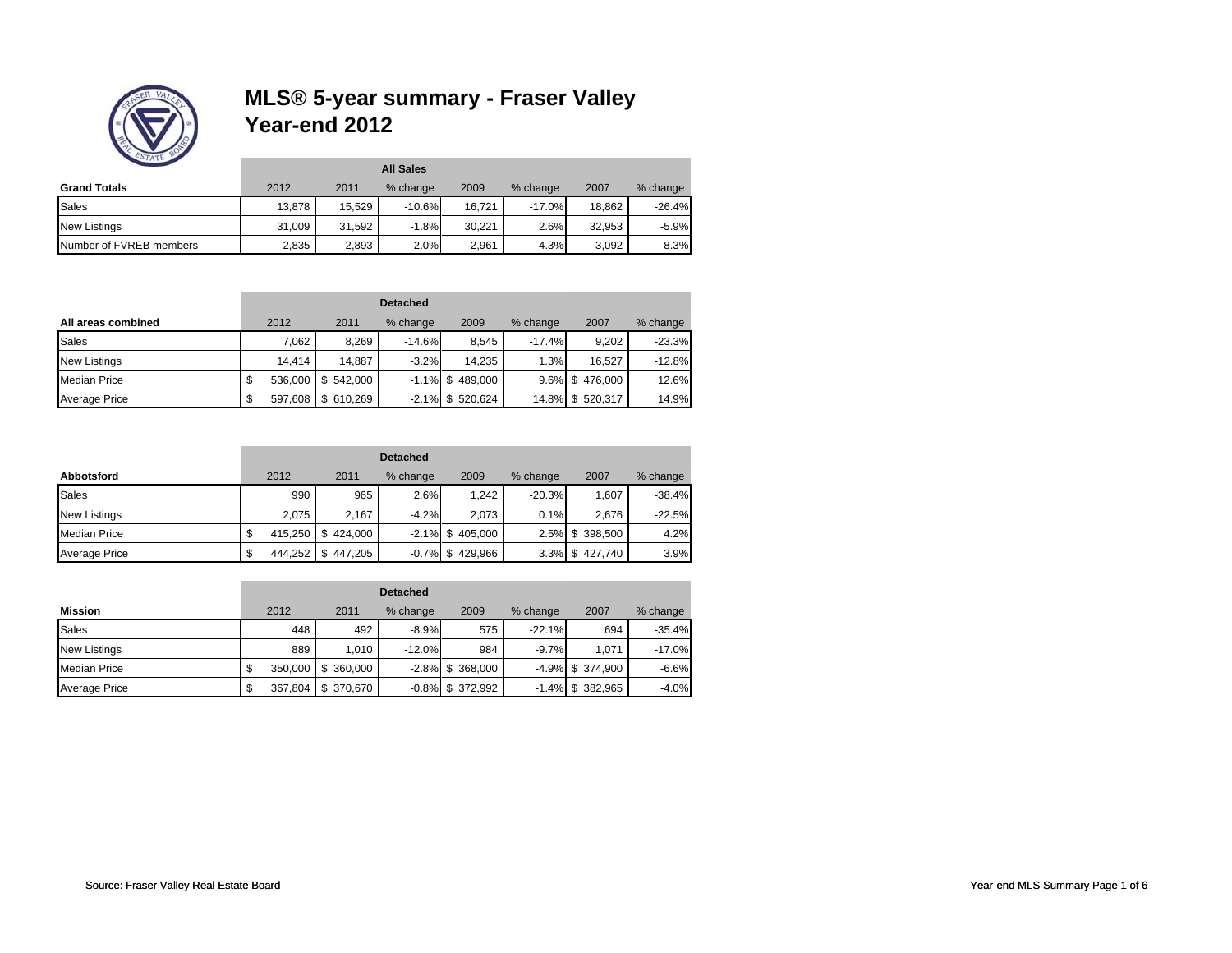

| <b>White Rock</b>    | 2012         | 2011       | % change | 2009           | % change  | 2007             | % change |
|----------------------|--------------|------------|----------|----------------|-----------|------------------|----------|
| Sales                | 981          | 1.581      | $-38.0%$ | 1,137          | $-13.7\%$ | 1.072            | $-8.5%$  |
| New Listings         | 2,362        | 2.455      | $-3.8%$  | 1.768          | 33.6%     | 1.793            | 31.7%    |
| <b>Median Price</b>  | 835.000<br>S | \$ 820,000 |          | 1.8% \$690,000 |           | 21.0% \$695,900  | 20.0%    |
| <b>Average Price</b> | 010,233<br>S | \$953,181  |          | 6.0% \$765,994 |           | 31.9% \$ 801,190 | 26.1%    |

| Langley              | 2012          | 2011      | % change | 2009               | % change | 2007             | % change |
|----------------------|---------------|-----------|----------|--------------------|----------|------------------|----------|
| <b>Sales</b>         | 1,223         | 1,236     | $-1.1%$  | 1.391              | $-12.1%$ | 1.546            | $-20.9%$ |
| New Listings         | 2.276         | 2.166     | 5.1%     | 1.884              | 20.8%    | 2.421            | $-6.0%$  |
| <b>Median Price</b>  | \$<br>554.500 | \$540,000 |          | 2.7% \$ 500,000    |          | 10.9% \$ 505,000 | 9.8%     |
| <b>Average Price</b> | \$<br>565,045 | \$565,154 |          | $0.0\%$ \$ 508,478 |          | 11.1% \$ 517,005 | 9.3%     |

|                      |    | <b>Detached</b> |            |          |                |          |                 |          |  |  |
|----------------------|----|-----------------|------------|----------|----------------|----------|-----------------|----------|--|--|
| Delta - North        |    | 2012            | 2011       | % change | 2009           | % change | 2007            | % change |  |  |
| <b>Sales</b>         |    | 479             | 596        | $-19.6%$ | 540            | $-11.3%$ | 563             | $-14.9%$ |  |  |
| New Listings         |    | 862             | 927        | $-7.0%$  | 752            | 14.6%    | 1.062           | $-18.8%$ |  |  |
| <b>Median Price</b>  | ۰U | 521,000         | \$ 507,500 |          | 2.7% \$455,000 |          | 14.5% \$458,000 | 13.8%    |  |  |
| <b>Average Price</b> | Φ  | 550,725         | \$546,047  | 0.9%     | \$480,769      |          | 14.6% \$482,615 | 14.1%    |  |  |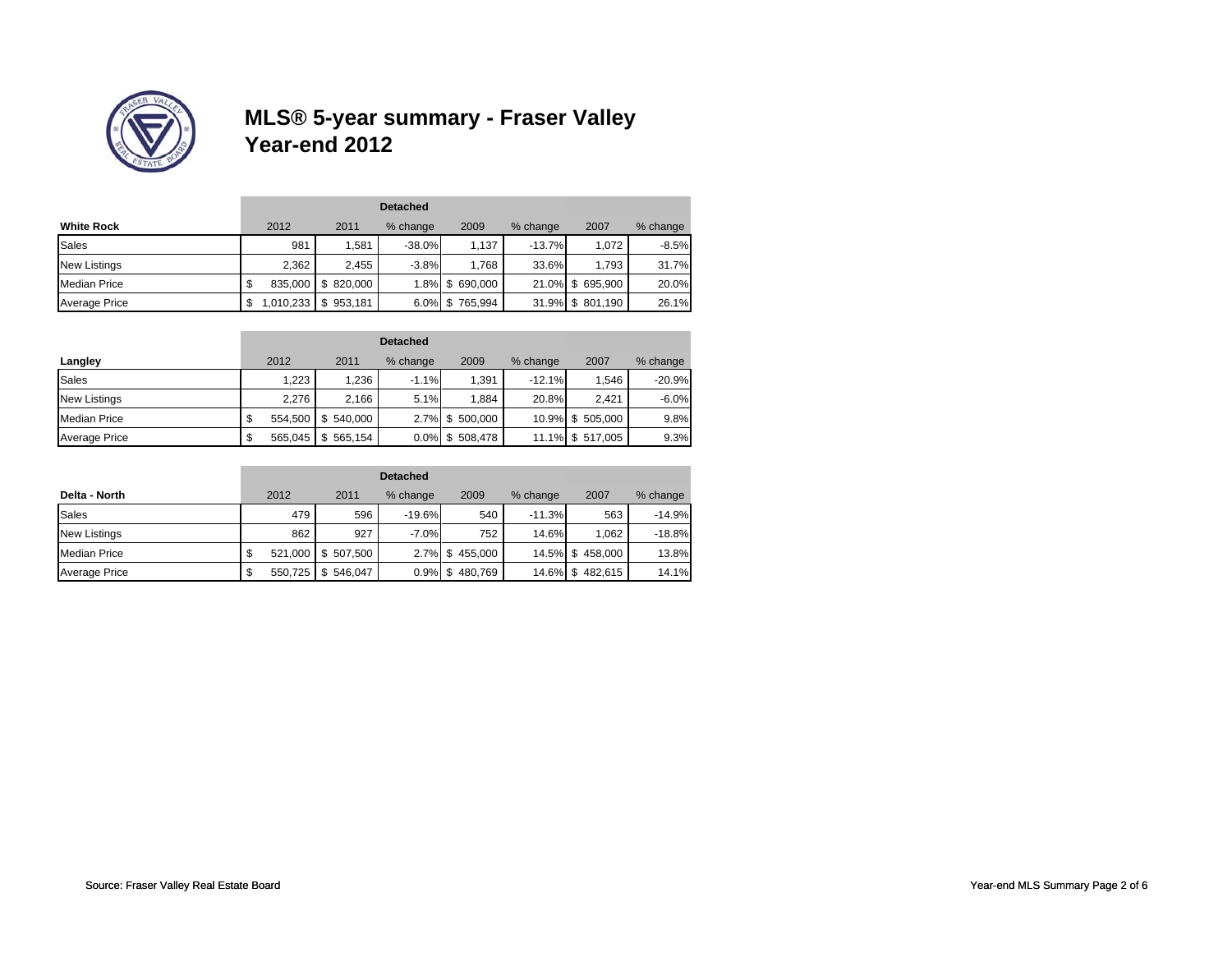

| Surrey - Combined*   | 2012  | 2011               | % change | 2009          | % change | 2007             | % change |
|----------------------|-------|--------------------|----------|---------------|----------|------------------|----------|
| Sales                | 2,939 | 3.398              | $-13.5%$ | 3.657         | $-19.6%$ | 3.715            | $-20.9%$ |
| <b>Average Price</b> | ۰D    | 567,970 \$ 559,490 |          | 5% \$ 509,027 |          | 11.6% \$ 511,939 | 10.9%    |

\*Central Surrey, Cloverdale and North Surrey

| <b>Surrey - Central</b> | 2012    | 2011      | % change | 2009            | % change  | 2007             | % change |
|-------------------------|---------|-----------|----------|-----------------|-----------|------------------|----------|
| <b>Sales</b>            | 1.577   | 1.776     | $-11.2%$ | 1.893           | $-16.7%$  | 2.012            | $-21.6%$ |
| <b>New Listings</b>     | 3.290   | 3,321     | $-0.9%$  | 3.790           | $-13.2\%$ | 4.230            | $-22.2%$ |
| <b>Median Price</b>     | 552.000 | \$542,000 |          | 1.8% \$ 510,000 |           | 8.2% \$ 506,000  | 9.1%     |
| <b>Average Price</b>    | 577,978 | \$566,373 |          | 2.0% \$ 509,246 |           | 13.5% \$ 522,831 | 10.5%    |

|                            |   | <b>Detached</b> |           |          |                     |          |                  |          |  |  |  |
|----------------------------|---|-----------------|-----------|----------|---------------------|----------|------------------|----------|--|--|--|
| <b>Surrey - Cloverdale</b> |   | 2012            | 2011      | % change | 2009                | % change | 2007             | % change |  |  |  |
| <b>Sales</b>               |   | 622             | 722       | $-13.9%$ | 849                 | $-26.7%$ | 673              | $-7.6%$  |  |  |  |
| <b>New Listings</b>        |   | 1.137           | 1.219     | $-6.7%$  | 1.272               | $-10.6%$ | 1.061            | 7.2%     |  |  |  |
| <b>Median Price</b>        | S | 545.000         | \$545,758 |          | $-0.1\%$ \$ 515,000 |          | 5.8% \$498,500   | 9.3%     |  |  |  |
| <b>Average Price</b>       | S | 567.326         | \$564.050 |          | $0.6\%$ \$ 515,516  |          | 10.1% \$ 510,571 | 11.1%    |  |  |  |

| Surrey - North       |    | 2012    | 2011          | % change | 2009            | % change | 2007           | % change |
|----------------------|----|---------|---------------|----------|-----------------|----------|----------------|----------|
| <b>Sales</b>         |    | 740     | 900           | $-17.8%$ | 915             | $-19.1%$ | 1.030          | $-28.2%$ |
| <b>New Listings</b>  |    | 1.512   | 1.613         | $-6.3%$  | 1.703           | $-11.2%$ | 2.197          | $-31.2%$ |
| <b>Median Price</b>  |    | 492.000 | 485.000<br>S  |          | 1.4% \$463,000  |          | 6.3% \$433,000 | 13.6%    |
| <b>Average Price</b> | ۰D | 547.179 | 542,249<br>\$ |          | 0.9% \$ 502,550 |          | 8.9% \$491,553 | 11.3%    |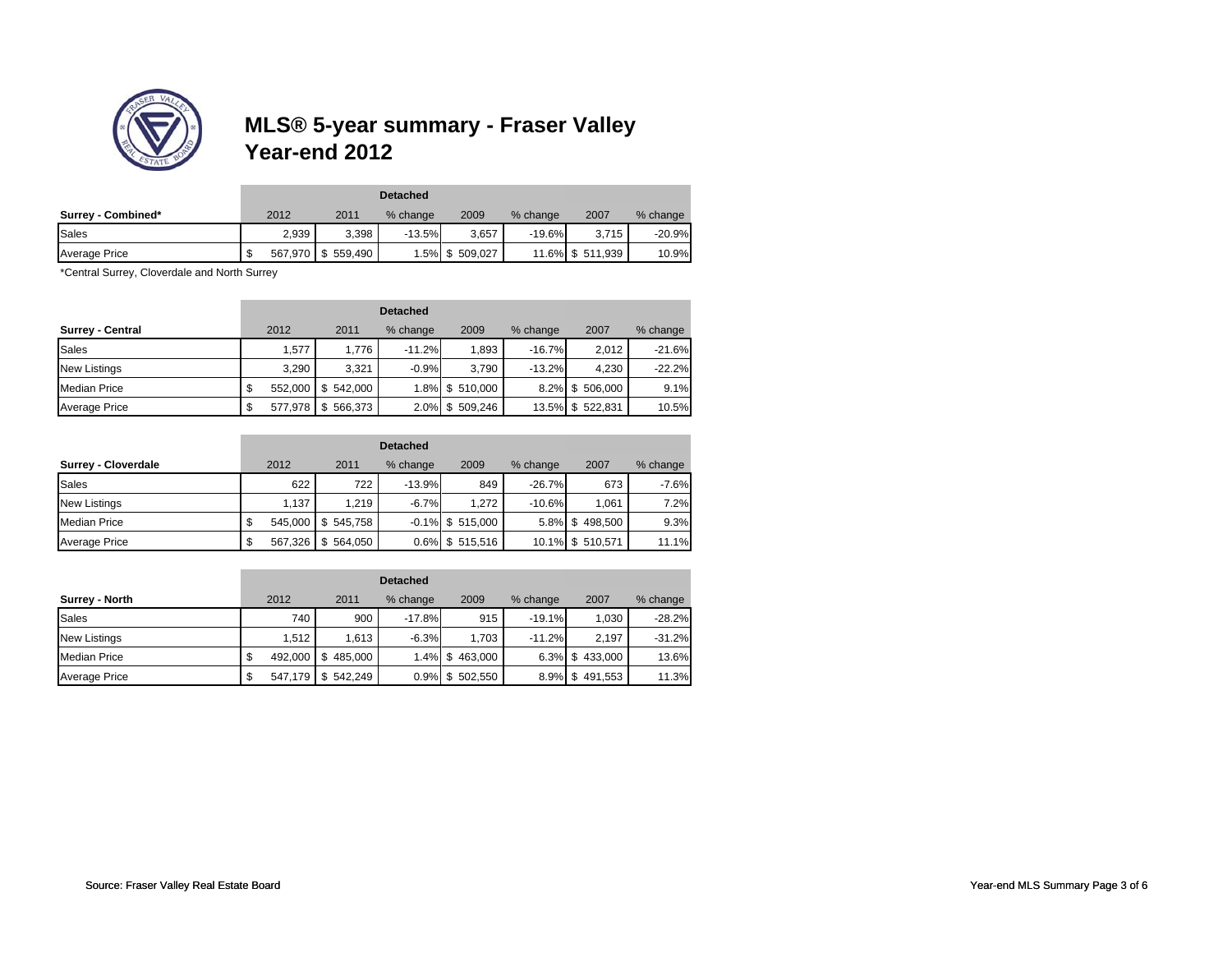

|                         |        | <b>All Sales</b> |           |        |          |        |          |  |  |  |  |  |
|-------------------------|--------|------------------|-----------|--------|----------|--------|----------|--|--|--|--|--|
| <b>Grand Totals</b>     | 2012   | 2011             | % change  | 2009   | % change | 2007   | % change |  |  |  |  |  |
| Sales                   | 13.878 | 15.529           | $-10.6\%$ | 16.721 | $-17.0%$ | 18.862 | $-26.4%$ |  |  |  |  |  |
| <b>New Listings</b>     | 31.009 | 31.592           | $-1.8%$   | 30.221 | 2.6%     | 32.953 | $-5.9%$  |  |  |  |  |  |
| Number of FVREB members | 2,835  | 2,893            | $-2.0%$   | 2,961  | $-4.3%$  | 3,092  | $-8.3%$  |  |  |  |  |  |

|                      |       |                    | <b>Townhouse</b> |                     |          |                 |           |       |                               | Apartment |                     |          |                     |          |
|----------------------|-------|--------------------|------------------|---------------------|----------|-----------------|-----------|-------|-------------------------------|-----------|---------------------|----------|---------------------|----------|
| All areas combined   | 2012  | 2011               | % change         | 2009                | % change | 2007            | % change  | 2012  | 201'                          | % change  | 2009                | % change | 2007                | % change |
| Sales                | 2.767 | 2.793              | $-0.9%$          | 3.321               | $-16.7%$ | 3.721           | $-25.6\%$ | 2.284 | 2.513                         | $-9.1%$   | 2.701               | $-15.4%$ | 3.624               | $-37.0%$ |
| <b>New Listings</b>  | 5.443 | 5.044              | 7.9%             | 4.786               | 13.7%    | 5.116           | 6.4%      | 5.621 | 5.757                         | $-2.4%$   | 5.223               | 7.6%     | 5.244               | 7.2%     |
| <b>Median Price</b>  |       | 325,000 \$ 329,000 |                  | $-1.2\%$ \$ 312,000 |          | 4.2% \$ 315,000 |           |       | $3.2\%$ \$ 207,000 \$ 212,000 |           | $-2.4\%$ \$ 210,000 |          | $-1.4\%$ \$ 209,000 | $-1.0%$  |
| <b>Average Price</b> |       | 340,253 \$345,138  |                  | $-1.4\%$ \$ 317,841 |          | 7.1% \$ 322,578 |           |       | 5.5% \$220,033 \$225,976      |           | $-2.6\%$ \$ 220,063 |          | 0.0% \$ 216,990     | 1.4%     |

|                      |      |                    | <b>Townhouse</b> |                     |          |                     |          |      |                                | Apartment |                      |           |                      |          |
|----------------------|------|--------------------|------------------|---------------------|----------|---------------------|----------|------|--------------------------------|-----------|----------------------|-----------|----------------------|----------|
| Abbotsford           | 2012 | 2011               | % change         | 2009                | % change | 2007                | % change | 2012 | 2011                           | % change  | 2009                 | % change  | 2007                 | % change |
| Sales                | 391  | 375                | 4.3%             | 442                 | $-11.5%$ | 558                 | $-29.9%$ | 432  | 493                            | $-12.4%$  | 531                  | $-18.6\%$ | 820                  | $-47.3%$ |
| <b>New Listings</b>  | 713  | 682                | 4.5%             | 639                 | 11.6%    | 730                 | $-2.3%$  | 956  | 995                            | $-3.9%$   | 996                  | $-4.0%$   | 1.222                | $-21.8%$ |
| <b>Median Price</b>  |      | 267.500 \$ 270.000 |                  | $-0.9\%$ \$ 263,000 |          | 1.7% \$ 266.000     |          |      | $0.6\%$ \$ 152,000 \$ 171,000  |           | $-11.1\%$ \$ 173.900 |           | $-12.6\%$ \$ 178.500 | $-14.8%$ |
| <b>Average Price</b> |      | 262,568 \$ 273,637 |                  | $-4.0\%$ \$ 265,472 |          | $-1.1\%$ \$ 276,410 |          |      | $-5.0\%$ \$ 159,813 \$ 173,104 |           | $-7.7\%$ \$ 177,941  |           | $-10.2\%$ \$ 186,031 | $-14.1%$ |

|                     |      |                    | <b>Townhouse</b> |                 |          |                     |          |      |                                 | Apartment |                     |          |                      |          |
|---------------------|------|--------------------|------------------|-----------------|----------|---------------------|----------|------|---------------------------------|-----------|---------------------|----------|----------------------|----------|
| Mission             | 2012 | 2011               | % change         | 2009            | % change | 2007                | % change | 2012 | 2011                            | % change  | 2009                | % change | 2007                 | % change |
| Sales               | 23   | 27                 | $-14.8%$         | 60              | $-61.7%$ |                     | $-47.7%$ | 26   |                                 | $-36.6%$  | 27                  | $-3.7\%$ | 74                   | $-63.4%$ |
| <b>New Listings</b> | 71   | 67                 | 6.0%             | 81              | $-12.3%$ | 66                  | 7.6%     | 72   | 85                              | $-15.3%$  | 70                  | 2.9%     | 107                  | $-32.7%$ |
| <b>Median Price</b> |      | 233,900 \$ 229,562 |                  | 1.9% \$ 245,000 |          | $-4.5\%$ \$ 266,000 |          |      | $-12.1\%$ \$ 153,500 \$ 165,000 |           | $-7.0\%$ \$ 170,000 |          | $-9.7\%$ \$ 196,000  | $-21.7%$ |
| Average Price       |      | 231,492 \$227,367  |                  | 1.8% \$ 236,890 |          | $-2.3\%$ \$ 261,345 |          |      | $-11.4\%$ \$ 162,738 \$ 176,654 |           | $-7.9\%$ \$ 191,983 |          | $-15.2\%$ \$ 214,387 | $-24.1%$ |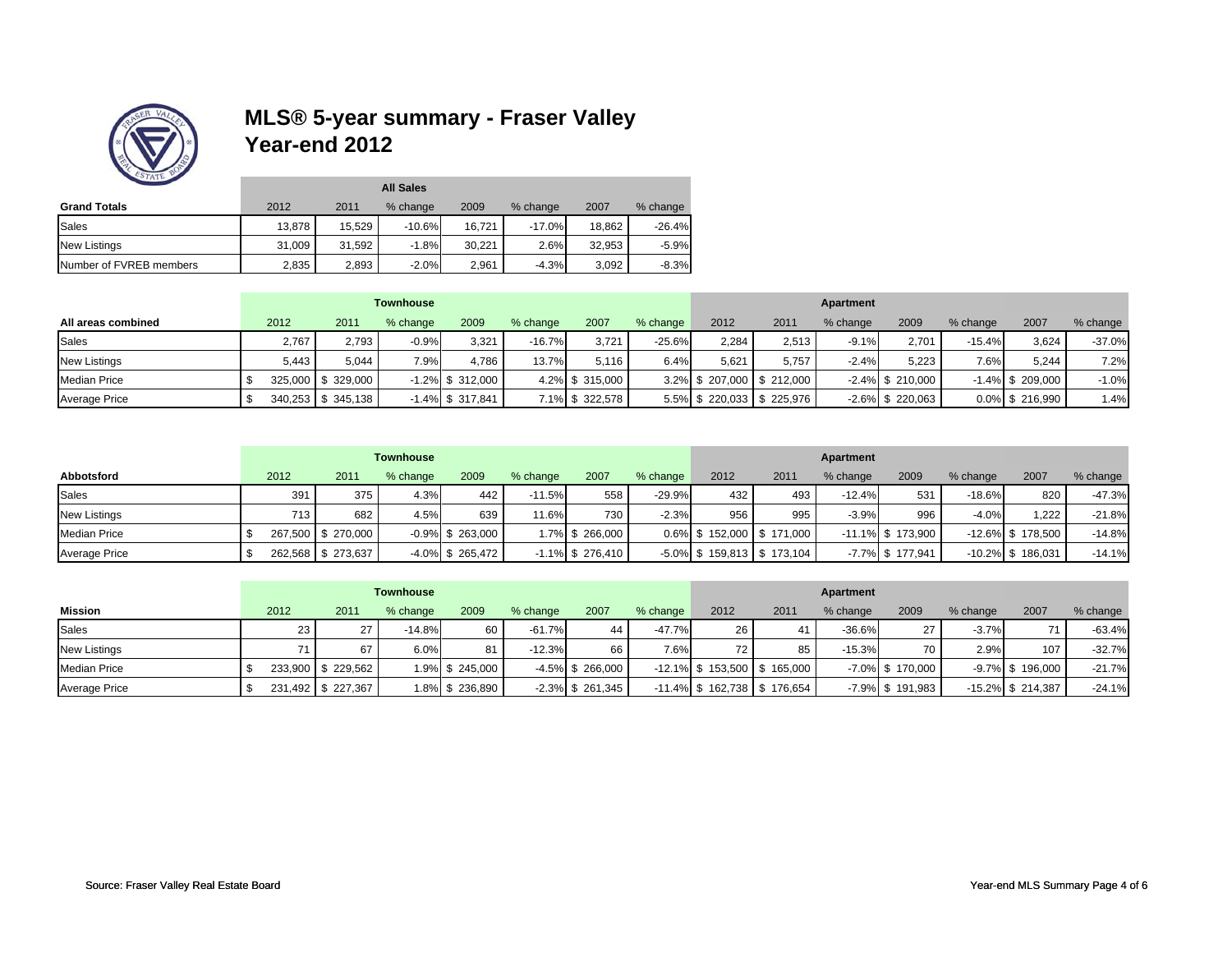

|                      |      |                   | <b>Townhouse</b> |                     |          |                 |          |       |                          | Apartment  |                     |          |                 |          |
|----------------------|------|-------------------|------------------|---------------------|----------|-----------------|----------|-------|--------------------------|------------|---------------------|----------|-----------------|----------|
| <b>White Rock</b>    | 2012 | 2011              | % change         | 2009                | % change | 2007            | % change | 2012  | 2011                     | $%$ change | 2009                | % change | 2007            | % change |
| <b>Sales</b>         | 413  | 402               | 2.7%             | 440                 | $-6.1%$  | 401             | 3.0%     | 469   | 528                      | $-11.2%$   | 546                 | $-14.1%$ | 561             | $-16.4%$ |
| <b>New Listings</b>  | 834  | 707               | 18.0%            | 628                 | 32.8%    | 556             | 50.0%    | 1.224 | 1.246                    | $-1.8%$    | 1.007               | 21.5%    | 848             | 44.3%    |
| <b>Median Price</b>  |      | 433,000 \$445,900 |                  | $-2.9\%$ \$ 399,900 |          | 8.3% \$416.500  |          |       | 4.0% \$274,715 \$270,500 |            | 1.6% \$ 265.000     |          | 3.7% \$ 272.000 | 1.0%     |
| <b>Average Price</b> |      | 480,522 \$498,781 |                  | $-3.7\%$ \$ 424,200 |          | 13.3% \$458,589 |          |       | 4.8% \$302,068 \$304,533 |            | $-0.8\%$ \$ 291,312 |          | 3.7% \$ 302,561 | $-0.2%$  |

|                     |       |                      | <b>Townhouse</b> |                     |          |                 |          |      |                               | Apartment |                     |            |                 |          |
|---------------------|-------|----------------------|------------------|---------------------|----------|-----------------|----------|------|-------------------------------|-----------|---------------------|------------|-----------------|----------|
| Langley             | 2012  | 2011                 | % change         | 2009                | % change | 2007            | % change | 2012 | 2011                          | % change  | 2009                | $%$ change | 2007            | % change |
| <b>Sales</b>        | 614   | 604                  | $.7\%$           | 709                 | $-13.4%$ | 862             | $-28.8%$ | 388  | 393                           | $-1.3%$   | 534                 | $-27.3\%$  | 668             | $-41.9%$ |
| <b>New Listings</b> | 1.064 | .060                 | 0.4%             | 906                 | 17.4%    | 1.141           | $-6.7%$  | 936  | 897                           | 4.3%      | 867                 | 8.0%       | 932             | 0.4%     |
| <b>Median Price</b> |       | 315,000   \$ 320,000 |                  | $-1.6\%$ \$ 303,000 |          | 4.0% \$ 308,000 |          |      | $2.3\%$ \$ 212,713 \$ 218,000 |           | $-2.4\%$ \$ 212,000 |            | 0.3% \$ 223,000 | $-4.6%$  |
| Average Price       |       | 325,249   \$ 328,709 |                  | $-1.1\%$ \$ 308,425 |          | 5.5% \$ 311,631 |          |      | 4.4% \$213,788 \$222,961      |           | $-4.1\%$ \$ 212,955 |            | 0.4% \$223,823  | $-4.5%$  |

|                     |      |                   | <b>Townhouse</b> |                  |          |                  |          |                 |                           | Apartment  |                      |           |                      |          |
|---------------------|------|-------------------|------------------|------------------|----------|------------------|----------|-----------------|---------------------------|------------|----------------------|-----------|----------------------|----------|
| Delta - North       | 2012 | 2011              | % change         | 2009             | % change | 2007             | % change | 2012            | 2011                      | $%$ change | 2009                 | % change  | 2007                 | % change |
| <b>Sales</b>        | 62   | 78                | $-20.5%$         | 62               | 0.0%     | 33               | 87.9%    | 28 <sup>1</sup> | 34 <sub>1</sub>           | $-17.6%$   | 33                   | $-15.2\%$ | 48                   | $-41.7%$ |
| <b>New Listings</b> | 148  | 121               | 22.3%            | 103              | 43.7%    | 45               | 228.9%   | 85              | 74 I                      | 14.9%      | 66                   | 28.8%     | 54                   | 57.4%    |
| <b>Median Price</b> |      | 431,450 \$399,900 |                  | 7.9% \$340,000   |          | 26.9% \$ 270,000 |          |                 | 59.8% \$149,250 \$219,500 |            | -32.0% \$ 219,500    |           | $-32.0\%$ \$ 155,000 | $-3.7%$  |
| Average Price       |      | 440,099 \$390,212 |                  | 12.8% \$ 340,170 |          | 29.4% \$ 283,963 |          |                 | 55.0% \$180,178 \$205,976 |            | $-12.5\%$ \$ 205,570 |           | $-12.4\%$ \$ 176,884 | 1.9%     |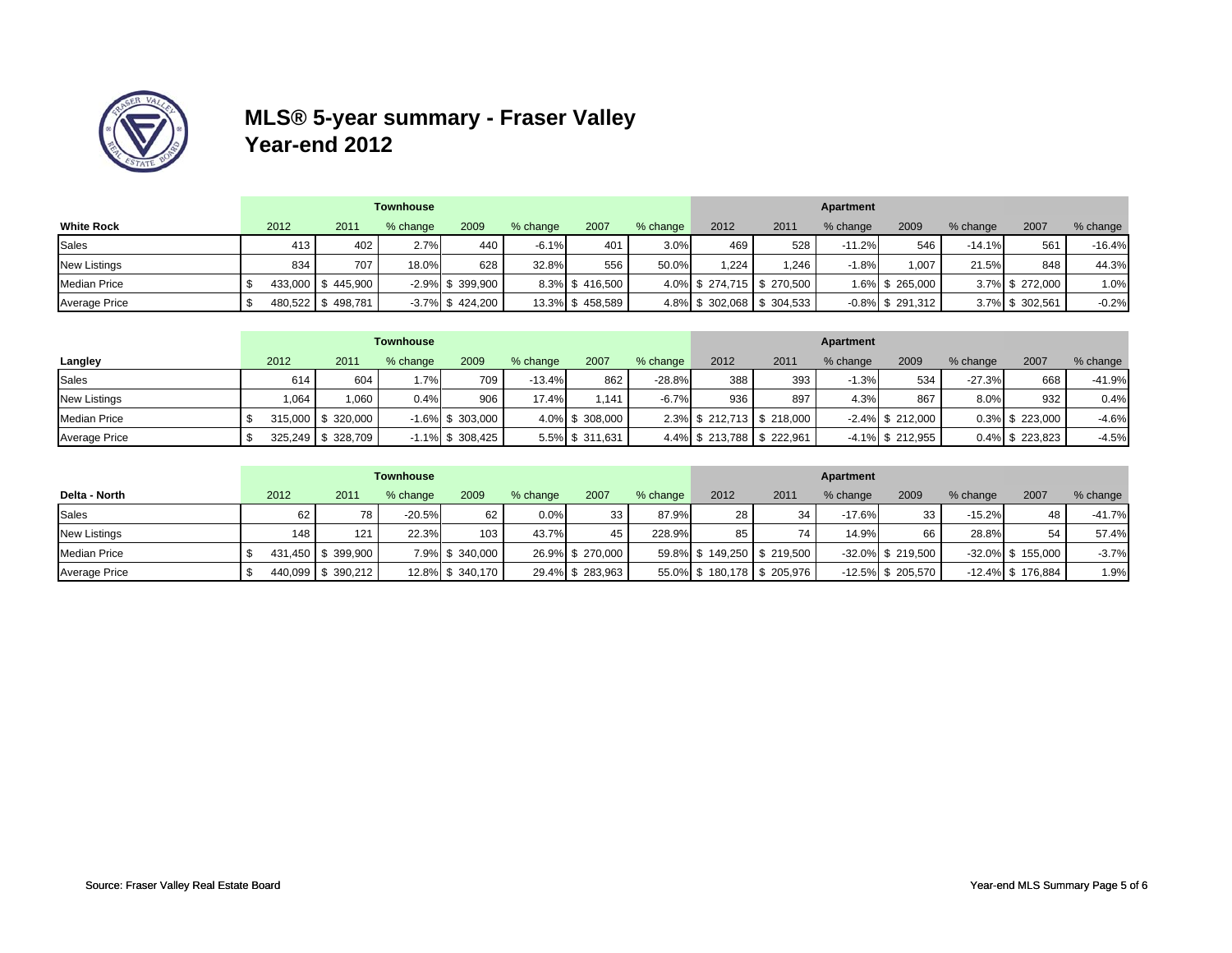

|                      |       |                    | <b>Townhouse</b> |                     |          |                 |          |      |                          | Apartment |                     |          |         |          |
|----------------------|-------|--------------------|------------------|---------------------|----------|-----------------|----------|------|--------------------------|-----------|---------------------|----------|---------|----------|
| Surrey - Combined*   | 2012  | 2011               | % change         | 2009                | % change | 2007            | % change | 2012 | 201'                     | % change  | 2009                | % change | 2007    | % change |
| Sales                | 1,264 | .307               | 3.3%             | 0.608               | $-21.4%$ | 1.822           | 30.6%    | 041  | 1.024                    | $-8.1%$   | 1.030               | $-8.6%$  | .454    | $-35.3%$ |
| <b>Average Price</b> |       | 322,822 \$ 325,732 |                  | $-0.9\%$ \$ 309,444 |          | 4.3% \$ 313,919 |          |      | 2.8% \$212,137 \$214,720 |           | $-1.2\%$ \$ 208,896 | 1.6%     | 199,663 | 6.2%     |

\*Central Surrey, Cloverdale and North Surrey

|                         |       |                    | <b>Townhouse</b> |                     |          |                 |          |      |                          | Apartment |                     |          |                     |          |
|-------------------------|-------|--------------------|------------------|---------------------|----------|-----------------|----------|------|--------------------------|-----------|---------------------|----------|---------------------|----------|
| <b>Surrey - Central</b> | 2012  | 2011               | % change         | 2009                | % change | 2007            | % change | 2012 | 2011                     | % change  | 2009                | % change | 2007                | % change |
| Sales                   | 722   | 770                | $-6.2%$          | 926                 | $-22.0%$ | 1.059           | $-31.8%$ | 224  | 293                      | $-23.5%$  | 296                 | $-24.3%$ | 432                 | $-48.1%$ |
| <b>New Listings</b>     | 1.521 | .397               | 8.9%             | 1.411               | 7.8%     | .472            | 3.3%     | 629  | 679                      | $-7.4%$   | 579                 | 8.6%     | 610                 | 3.1%     |
| <b>Median Price</b>     |       | 329,000 \$ 331,250 |                  | $-0.7\%$ \$ 316.000 |          | 4.1% \$ 320,000 |          |      | 2.8% \$201,500 \$207,000 |           | $-2.7\%$ \$ 203,000 |          | $-0.7\%$ \$ 199.900 | 0.8%     |
| <b>Average Price</b>    |       | 326,960 \$ 332,777 |                  | $-1.7\%$ \$ 314,047 |          | 4.1% \$320,978  |          |      | 1.9% \$201,545 \$210,694 |           | $-4.3\%$ \$ 203,169 |          | $-0.8\%$ \$ 201,194 | 0.2%     |

|                            |      |                    | <b>Townhouse</b> |                     |          |                 |          |      |                               | Apartment |                     |          |                     |          |
|----------------------------|------|--------------------|------------------|---------------------|----------|-----------------|----------|------|-------------------------------|-----------|---------------------|----------|---------------------|----------|
| <b>Surrey - Cloverdale</b> | 2012 | 2011               | % change         | 2009                | % change | 2007            | % change | 2012 | 2011                          | % change  | 2009                | % change | 2007                | % change |
| Sales                      | 361  | 342                | 5.6%             | 437                 | $-17.4%$ | 416             | $-13.2%$ | 118  | 127                           | $-7.1%$   | 103                 | 14.6%    | 86                  | 37.2%    |
| <b>New Listings</b>        | 703  | 658                | 6.8%             | 590                 | 19.2%    | 561             | 25.3%    | 278  | 311                           | $-10.6%$  | 179                 | 55.3%    | 123                 | 126.0%   |
| <b>Median Price</b>        |      | 326,901 \$ 329,900 |                  | $-0.9\%$ \$ 319,000 |          | 2.5% \$ 325,000 |          |      | $0.6\%$ \$ 215,380 \$ 229,000 |           | $-5.9\%$ \$ 230,000 |          | $-6.4\%$ \$ 222,500 | $-3.2%$  |
| <b>Average Price</b>       |      | 334,429 \$337,949  |                  | $-1.0\%$ \$ 322,929 |          | 3.6% \$ 330,702 |          |      | 1.1% \$ 225,110   \$ 249,301  |           | $-9.7\%$ \$ 244,995 |          | $-8.1\%$ \$ 220,220 | 2.2%     |

|                       |      |                    | <b>Townhouse</b> |                     |          |                 |          |      |                                | Apartment |                 |          |                 |          |
|-----------------------|------|--------------------|------------------|---------------------|----------|-----------------|----------|------|--------------------------------|-----------|-----------------|----------|-----------------|----------|
| <b>Surrey - North</b> | 2012 | 2011               | % change         | 2009                | % change | 2007            | % change | 2012 | 2011                           | % change  | 2009            | % change | 2007            | % change |
| Sales                 | 181  | 195                | $-7.2%$          | 245                 | $-26.1%$ | 347             | $-47.8%$ | 599  | 604                            | $-0.8%$   | 631             | $-5.1%$  | 936             | $-36.0%$ |
| <b>New Listings</b>   | 389  | 352                | 10.5%            | 418                 | $-6.9%$  | 528             | $-26.3%$ | .439 | 1.464                          | $-1.7%$   | 1.455           | $-1.1%$  | 1.337           | 7.6%     |
| <b>Median Price</b>   |      | 270,000 \$ 276,000 |                  | $-2.2\%$ \$ 265,500 |          | 1.7% \$ 272.000 |          |      | $-0.7\%$ \$ 207,000 \$ 207,000 |           | 0.0% \$ 202,000 |          | 2.5% \$195,000  | 6.2%     |
| <b>Average Price</b>  |      | 283,165 \$ 276,483 |                  | 2.4% \$ 267,995     |          | 5.7% \$ 272,252 |          |      | 4.0% \$213,542 \$209,402       |           | 2.0% \$ 205,689 |          | 3.8% \$ 197,067 | 8.4%     |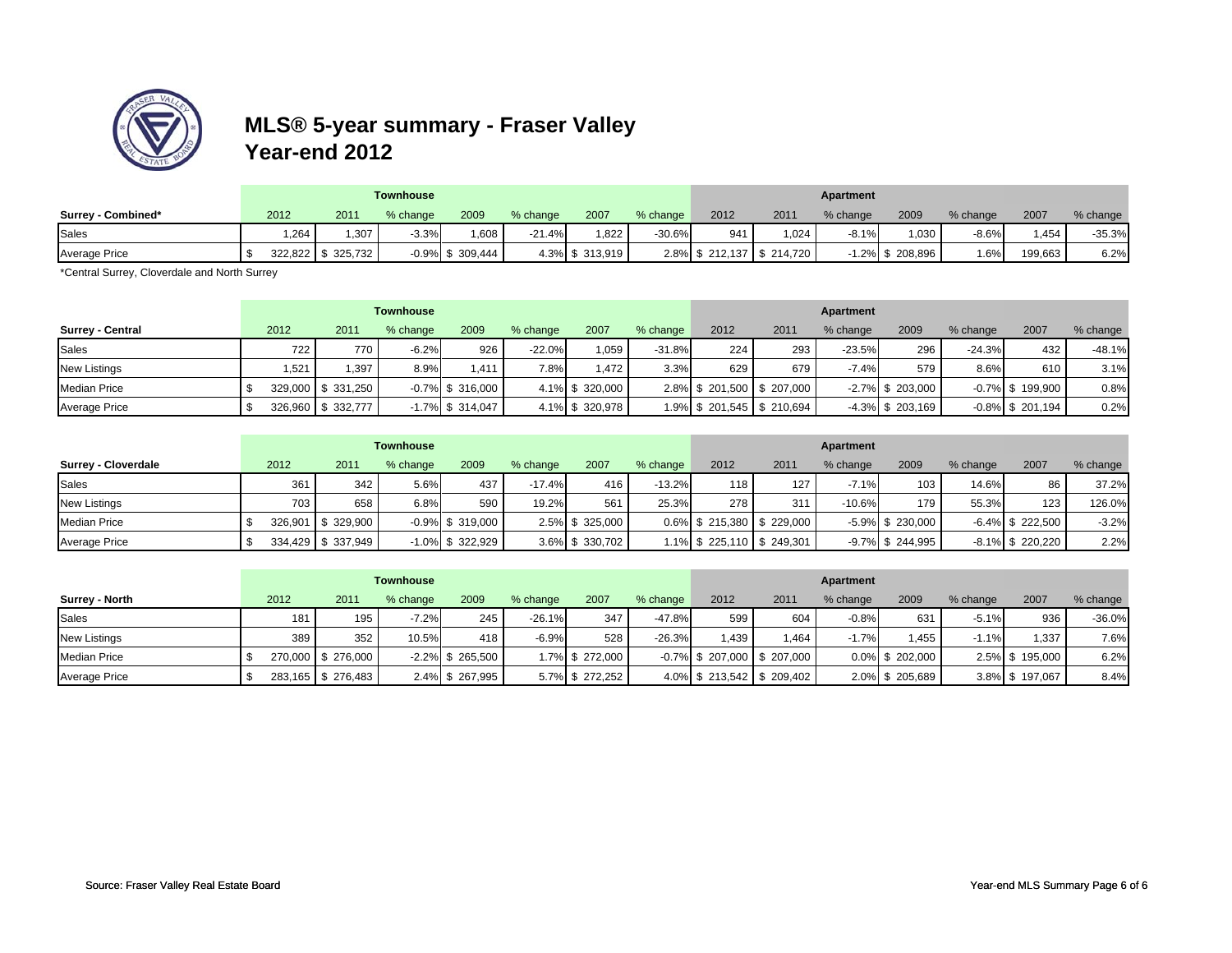

### **MLS® Home Price Index - Fraser Valley**

**December 2012**

|                    |                            | <b>BENCHMARK</b> | <b>INDEX</b> | <b>ONE MONTH</b> | <b>THREE MONTH</b> | <b>SIX MONTH</b> | <b>ONE YEAR</b> | <b>THREE YEAR</b> | <b>FIVE YEAR</b> |
|--------------------|----------------------------|------------------|--------------|------------------|--------------------|------------------|-----------------|-------------------|------------------|
|                    |                            | <b>PRICE</b>     | (HPI)        | % CHANGE         | % CHANGE           | % CHANGE         | % CHANGE        | % CHANGE          | % CHANGE         |
| <b>RESIDENTIAL</b> | <b>LOWER MAINLAND</b>      | 532,400          | 150.3        | $-1.1$           | $-2.5$             | $-4.2$           | $-1.6$          | 5.5               | 5.2              |
| <b>COMBINED</b>    | <b>FRASER VALLEY BOARD</b> | 420,600          | 140.8        | $-1.0$           | $-2.0$             | $-2.4$           | 0.5             | 3.7               | 0.1              |
|                    | NORTH DELTA                | 484,300          | 150.1        | 0.1              | $-1.2$             | $-1.4$           | 2.9             | 8.7               | 7.9              |
|                    | NORTH SURREY               | 371,200          | 153.0        | $-1.7$           | $-1.9$             | 0.8              | 4.3             | 5.6               | 2.1              |
|                    | <b>SURREY</b>              | 448,000          | 144.8        | $-0.6$           | $-1.0$             | $-1.3$           | 2.5             | 6.6               | 4.3              |
|                    | <b>CLOVERDALE</b>          | 467,000          | 139.0        | $-0.4$           | $-1.7$             | $-1.9$           | 1.1             | 3.9               | 2.3              |
|                    | SOUTH SURREY & WHITE ROCK  | 572,100          | 142.5        | $-3.0$           | $-5.5$             | $-7.3$           | $-6.6$          | 6.7               | 3.5              |
|                    | LANGLEY                    | 413,600          | 134.5        | 0.1              | $-1.3$             | $-0.9$           | 0.1             | $-0.2$            | $-2.5$           |
|                    | <b>ABBOTSFORD</b>          | 327,100          | 133.7        | $-0.7$           | $-1.3$             | $-3.0$           | 2.3             | 0.0               | $-5.9$           |
|                    | <b>MISSION</b>             | 332,900          | 125.5        | $-0.7$           | $-0.7$             | $-4.0$           | $-0.8$          | $-4.3$            | $-11.3$          |
| <b>DETACHED</b>    | <b>LOWER MAINLAND</b>      | 741,600          | 157.6        | $-1.1$           | $-2.8$             | $-4.7$           | $-1.4$          | 12.3              | 12.9             |
|                    | <b>FRASER VALLEY BOARD</b> | 539,000          | 143.9        | $-1.0$           | $-1.9$             | $-2.2$           | 1.2             | 8.0               | 5.1              |
|                    | NORTH DELTA                | 519,300          | 151.5        | 0.0              | $-1.1$             | $-1.0$           | 3.1             | 10.3              | 9.9              |
|                    | <b>NORTH SURREY</b>        | 524,700          | 150.6        | $-1.8$           | $-1.0$             | $-0.9$           | 2.5             | 10.7              | 9.9              |
|                    | <b>SURREY</b>              | 565,600          | 151.1        | $-0.5$           | $-0.4$             | $-0.1$           | 5.1             | 13.2              | 10.9             |
|                    | <b>CLOVERDALE</b>          | 562,300          | 141.1        | $-0.4$           | $-2.0$             | $-1.7$           | 2.0             | 9.0               | 5.9              |
|                    | SOUTH SURREY & WHITE ROCK  | 822,500          | 155.4        | $-3.2$           | $-6.1$             | $-6.8$           | $-6.5$          | 14.3              | 11.9             |
|                    | LANGLEY                    | 540,000          | 135.3        | $-0.2$           | $-1.3$             | $-0.2$           | 1.0             | 1.1               | $-0.8$           |
|                    | <b>ABBOTSFORD</b>          | 421,200          | 132.4        | $-0.1$           | $-1.0$             | $-2.5$           | 3.3             | 1.9               | $-2.8$           |
|                    | MISSION                    | 351,100          | 125.2        | $-0.9$           | $-0.4$             | $-4.0$           | $-0.2$          | $-3.7$            | $-10.9$          |
| <b>TOWNHOUSE</b>   | <b>LOWER MAINLAND</b>      | 386,200          | 140.2        | $-0.9$           | $-1.6$             | $-3.5$           | $-2.6$          | 1.5               | 0.8              |
|                    | FRASER VALLEY BOARD        | 296,400          | 131.6        | $-0.8$           | $-1.4$             | $-2.8$           | $-2.2$          | $-1.4$            | $-4.9$           |
|                    | NORTH DELTA                | 292,700          | 142.1        | 0.6              | $-0.8$             | $-1.4$           | 4.3             | 4.6               | 0.5              |
|                    | NORTH SURREY               | 234,700          | 130.3        | $-4.0$           | $-4.5$             | $-4.1$           | $-9.8$          | $-7.2$            | $-12.2$          |
|                    | <b>SURREY</b>              | 297,500          | 130.9        | $-1.1$           | $-1.7$             | $-3.0$           | $-3.0$          | $-2.2$            | $-4.8$           |
|                    | <b>CLOVERDALE</b>          | 318,500          | 129.4        | $-0.5$           | $-0.8$             | $-3.7$           | $-0.9$          | $-5.3$            | $-5.5$           |
|                    | SOUTH SURREY & WHITE ROCK  | 437,800          | 133.2        | $-4.3$           | $-5.7$             | $-8.5$           | $-3.4$          | 4.6               | 3.1              |
|                    | LANGLEY                    | 292,400          | 133.5        | 1.1              | 1.0                | 0.5              | $-1.5$          | 0.9               | $-2.6$           |
|                    | <b>ABBOTSFORD</b>          | 240,200          | 130.1        | 1.7              | 1.5                | 0.4              | 1.6             | $-1.7$            | $-8.5$           |
|                    | <b>MISSION</b>             | 227,600          | 124.1        | 1.6              | 0.8                | $-2.7$           | $-3.0$          | $-4.8$            | $-13.0$          |
| <b>APARTMENT</b>   | <b>LOWER MAINLAND</b>      | 331,000          | 145.2        | $-1.1$           | $-2.2$             | $-3.8$           | $-1.4$          | $-1.4$            | $-2.7$           |
|                    | FRASER VALLEY BOARD        | 200,100          | 141.6        | $-1.3$           | $-3.3$             | $-2.0$           | 1.7             | $-3.1$            | $-8.5$           |
|                    | NORTH DELTA                | 165,300          | 141.5        | $-0.3$           | $-3.5$             | $-7.9$           | $-3.2$          | $-9.1$            | $-10.6$          |
|                    | NORTH SURREY               | 204,800          | 164.0        | $-1.0$           | $-2.2$             | 4.4              | 11.7            | 3.7               | $-2.3$           |
|                    | <b>SURREY</b>              | 190,800          | 144.8        | 0.0              | $-3.1$             | $-5.4$           | $-1.4$          | $-6.8$            | $-8.5$           |
|                    | <b>CLOVERDALE</b>          | 225,400          | 155.8        | $-0.7$           | $-1.8$             | 1.0              | 1.8             | 1.4               | $-2.1$           |
|                    | SOUTH SURREY & WHITE ROCK  | 227,000          | 115.4        | $-1.0$           | $-4.4$             | $-7.5$           | $-9.8$          | $-13.2$           | $-17.8$          |
|                    | LANGLEY                    | 206,200          | 135.3        | $-0.8$           | $-4.5$             | $-4.6$           | 1.0             | $-3.4$            | $-6.2$           |
|                    | ABBOTSFORD                 | 164,600          | 139.5        | $-3.5$           | $-3.6$             | $-2.7$           | 0.9             | $-2.1$            | $-10.4$          |
|                    | <b>MISSION</b>             | 159,300          | 135.5        | $-0.9$           | $-5.6$             | $-5.4$           | $-6.4$          | $-10.0$           | $-13.4$          |

© Fraser Valley Real Estate Board

All indices equal 100 in January, 2005. An index of 120 indicates a 20% increase in price since January, 2005. Lower Mainland combines data across the Fraser Valley and Greater Vancouver real estate board areas.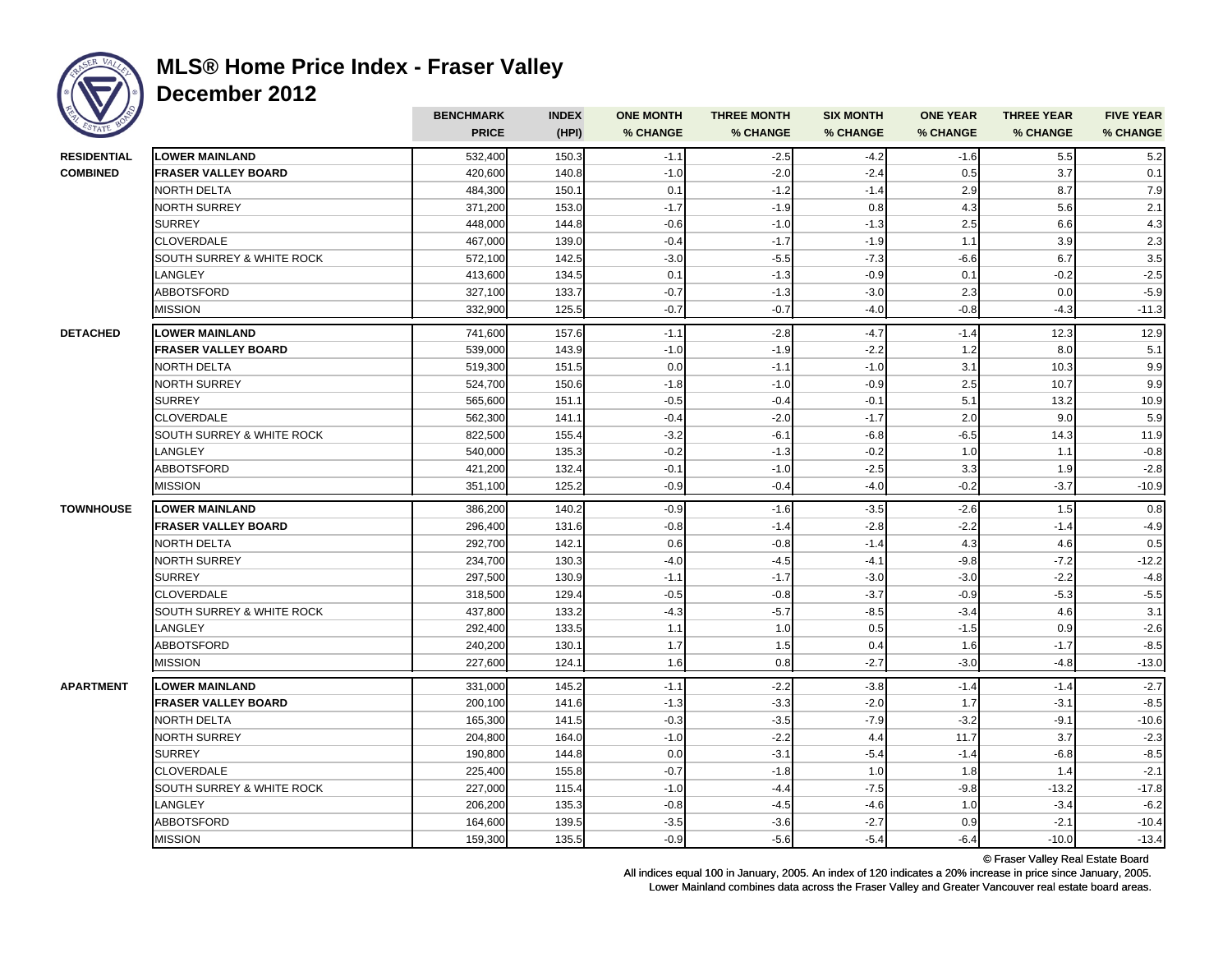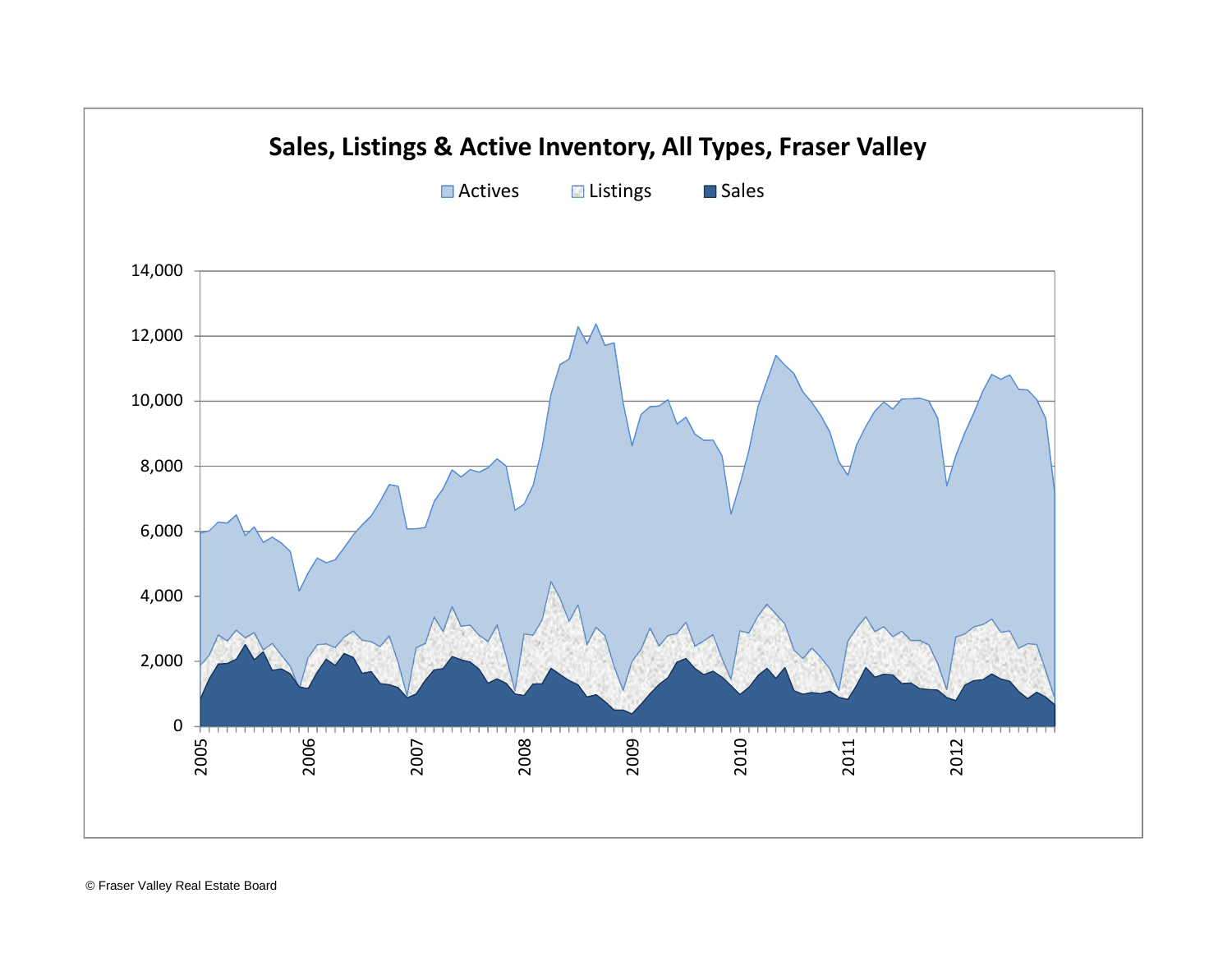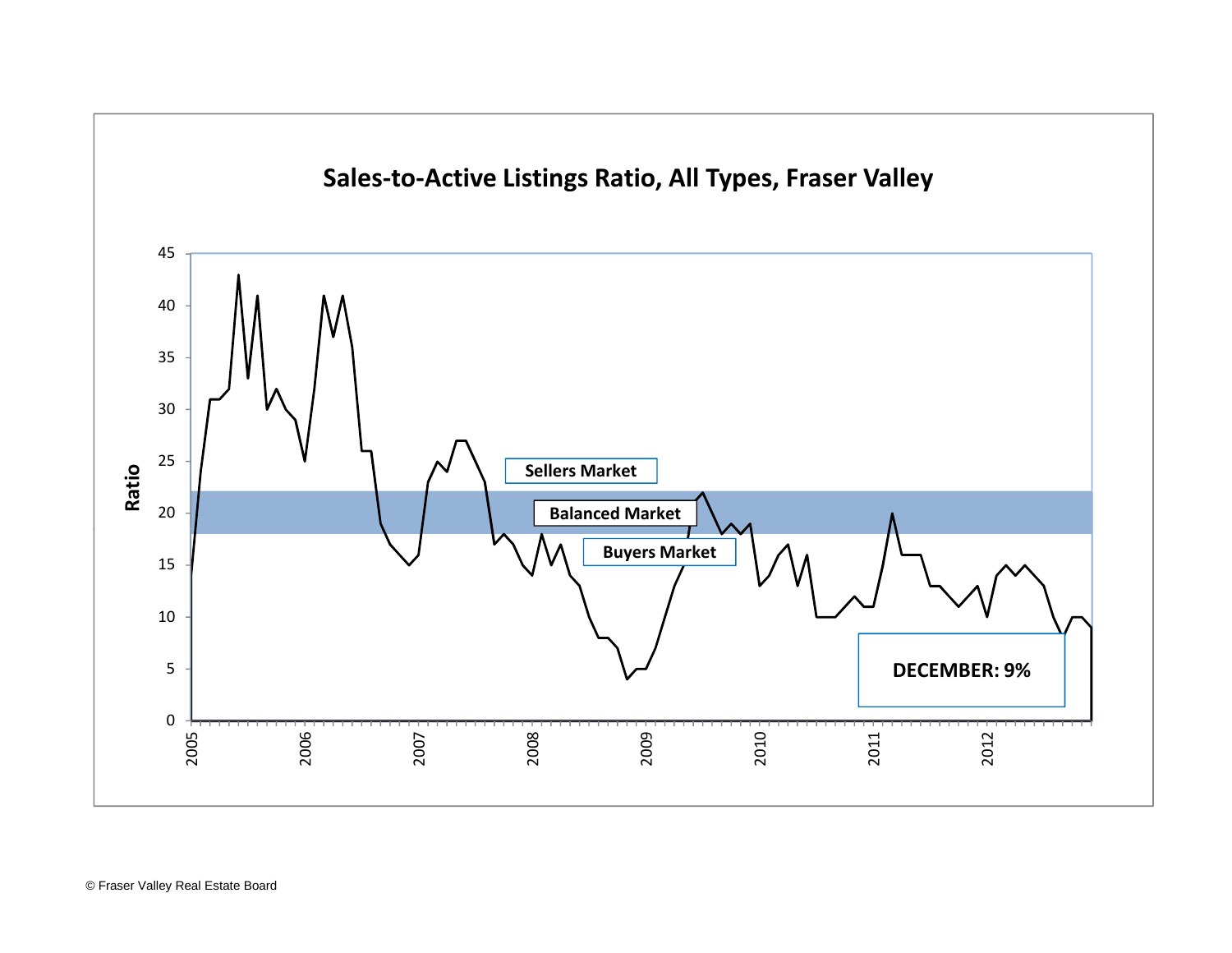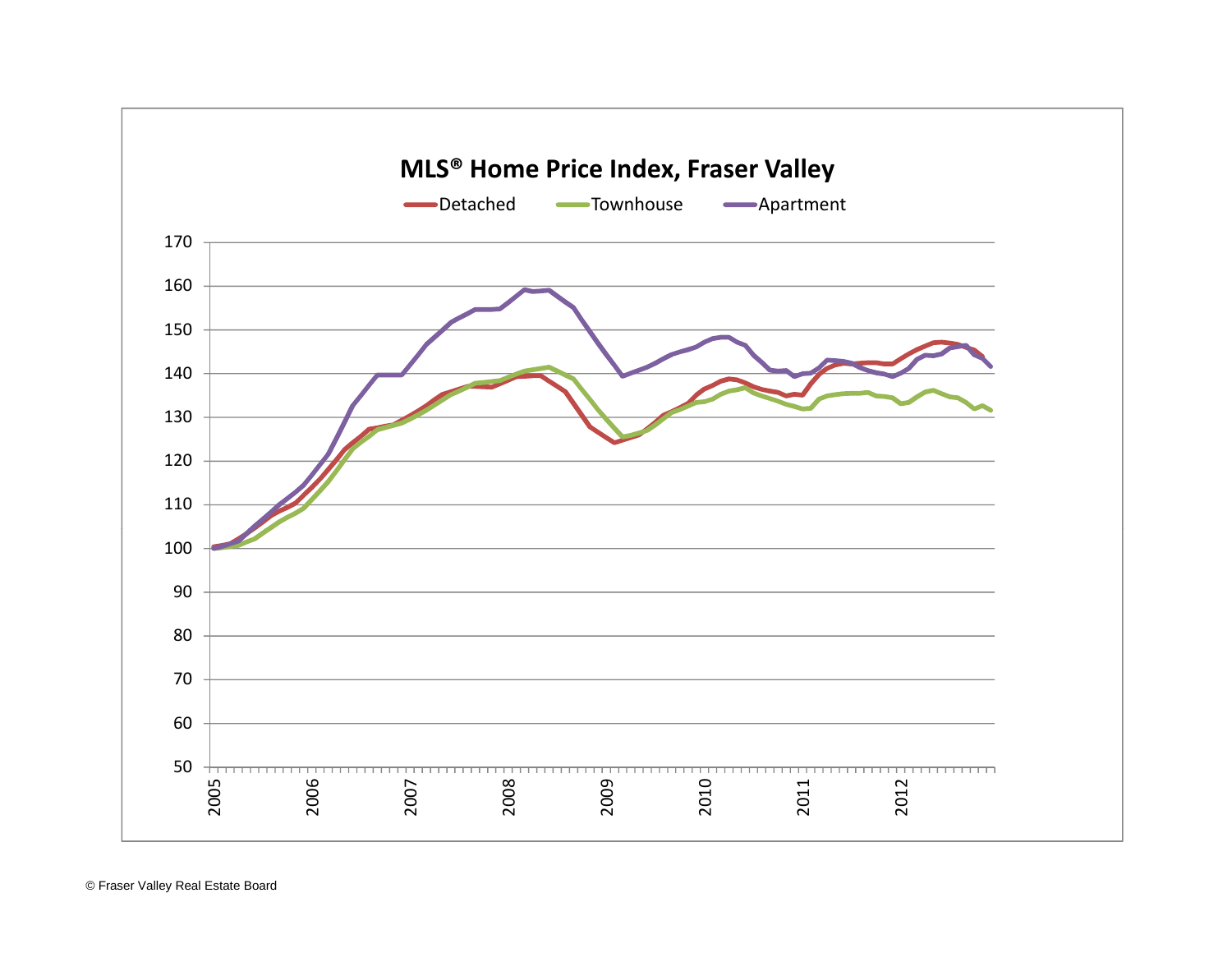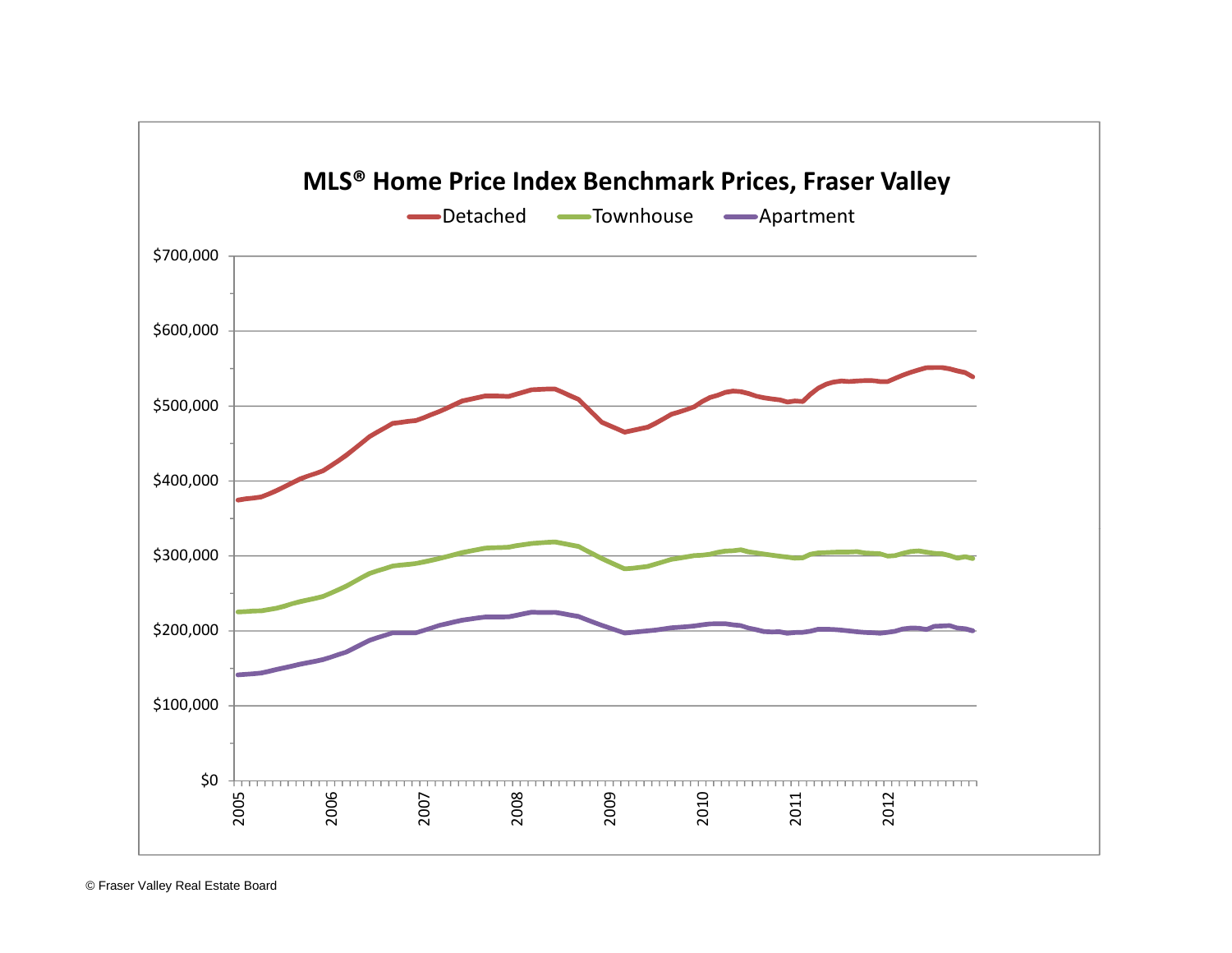